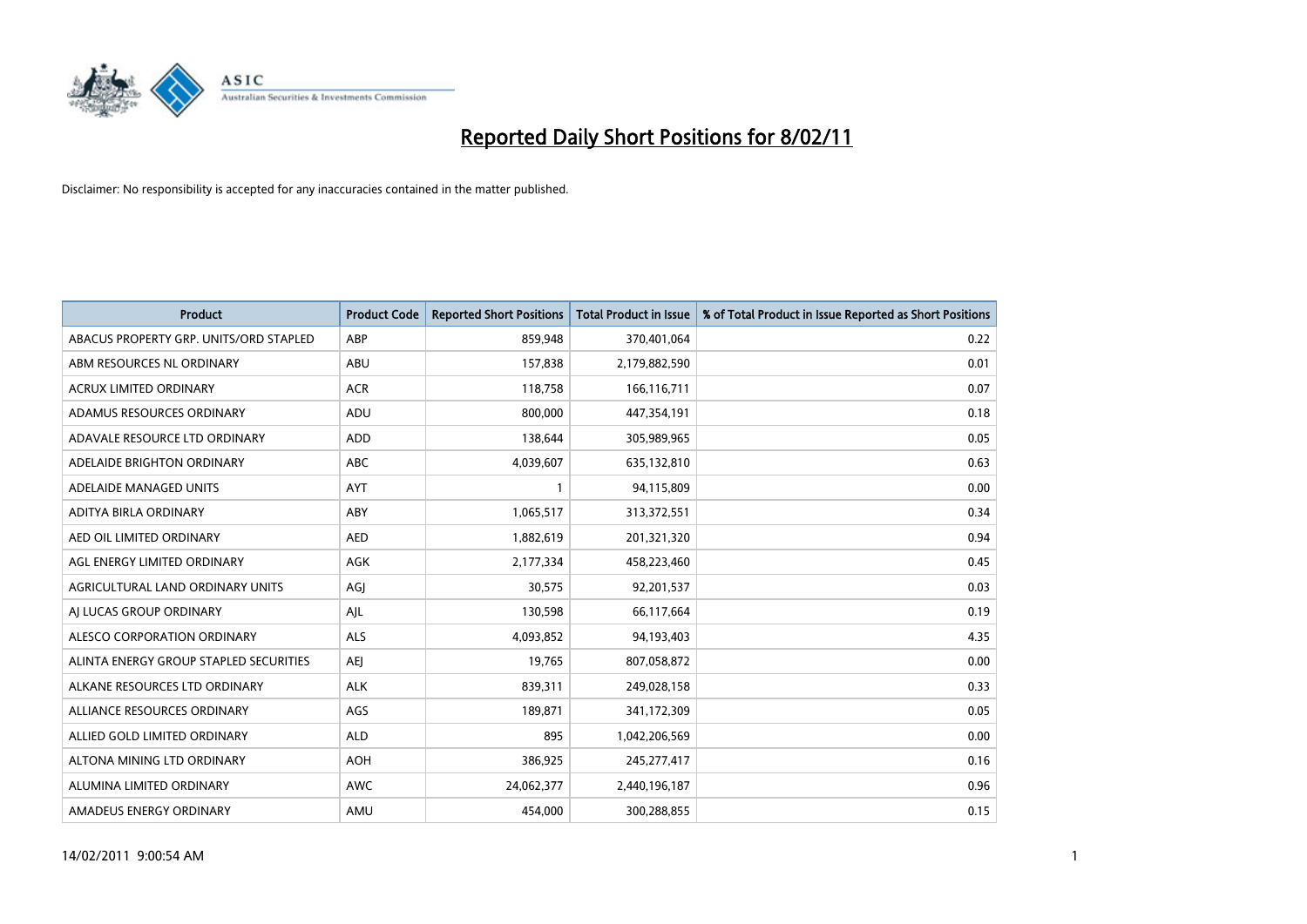

| <b>Product</b>                          | <b>Product Code</b> | <b>Reported Short Positions</b> | <b>Total Product in Issue</b> | % of Total Product in Issue Reported as Short Positions |
|-----------------------------------------|---------------------|---------------------------------|-------------------------------|---------------------------------------------------------|
| AMALGAMATED HOLDINGS ORDINARY           | AHD                 | 6                               | 157,452,483                   | 0.00                                                    |
| AMCOR LIMITED ORDINARY                  | <b>AMC</b>          | 4,651,256                       | 1,225,440,483                 | 0.38                                                    |
| AMP CAPITAL CHINA ORDINARY UNITS        | <b>AGF</b>          | 65,310                          | 337,034,455                   | 0.02                                                    |
| AMP LIMITED ORDINARY                    | AMP                 | 19,446,336                      | 2,094,424,200                 | 0.88                                                    |
| AMPELLA MINING ORDINARY                 | <b>AMX</b>          | 429.269                         | 202,975,108                   | 0.22                                                    |
| ANATOLIA MIN DEV LTD CDI 1:1 DEF SET    | AQG                 | 29,868                          | 138,844,389                   | 0.01                                                    |
| ANSELL LIMITED ORDINARY                 | <b>ANN</b>          | 4,340,120                       | 133,007,903                   | 3.28                                                    |
| ANTARES ENERGY LTD ORDINARY             | <b>AZZ</b>          | 998,491                         | 299,333,110                   | 0.33                                                    |
| ANZ BANKING GRP LTD ORDINARY            | ANZ                 | 9,700,037                       | 2,596,003,708                 | 0.36                                                    |
| APA GROUP STAPLED SECURITIES            | <b>APA</b>          | 6,595,666                       | 551,689,118                   | 1.20                                                    |
| APEX MINERALS NL ORDINARY               | <b>AXM</b>          | 885,146                         | 3,917,819,915                 | 0.02                                                    |
| APN EUROPEAN RETAIL UNITS STAPLED SEC.  | <b>AEZ</b>          | 11,832                          | 544,910,660                   | 0.00                                                    |
| APN NEWS & MEDIA ORDINARY               | <b>APN</b>          | 18,326,237                      | 606,084,019                   | 3.05                                                    |
| APOLLO GAS LIMITED ORDINARY             | <b>AZO</b>          | 375.000                         | 90,400,136                    | 0.41                                                    |
| AQUARIUS PLATINUM. ORDINARY             | <b>AOP</b>          | 2,283,590                       | 463,241,295                   | 0.48                                                    |
| AQUILA RESOURCES ORDINARY               | <b>AQA</b>          | 2,812,997                       | 374,314,049                   | 0.72                                                    |
| ARAFURA RESOURCE LTD ORDINARY           | <b>ARU</b>          | 2,875,336                       | 367,930,342                   | 0.79                                                    |
| ARB CORPORATION ORDINARY                | <b>ARP</b>          | 38,134                          | 72,481,302                    | 0.05                                                    |
| ARDENT LEISURE GROUP STAPLED SECURITIES | AAD                 | 2,229,640                       | 312,836,274                   | 0.72                                                    |
| ARISTOCRAT LEISURE ORDINARY             | <b>ALL</b>          | 28.964.682                      | 533,983,910                   | 5.44                                                    |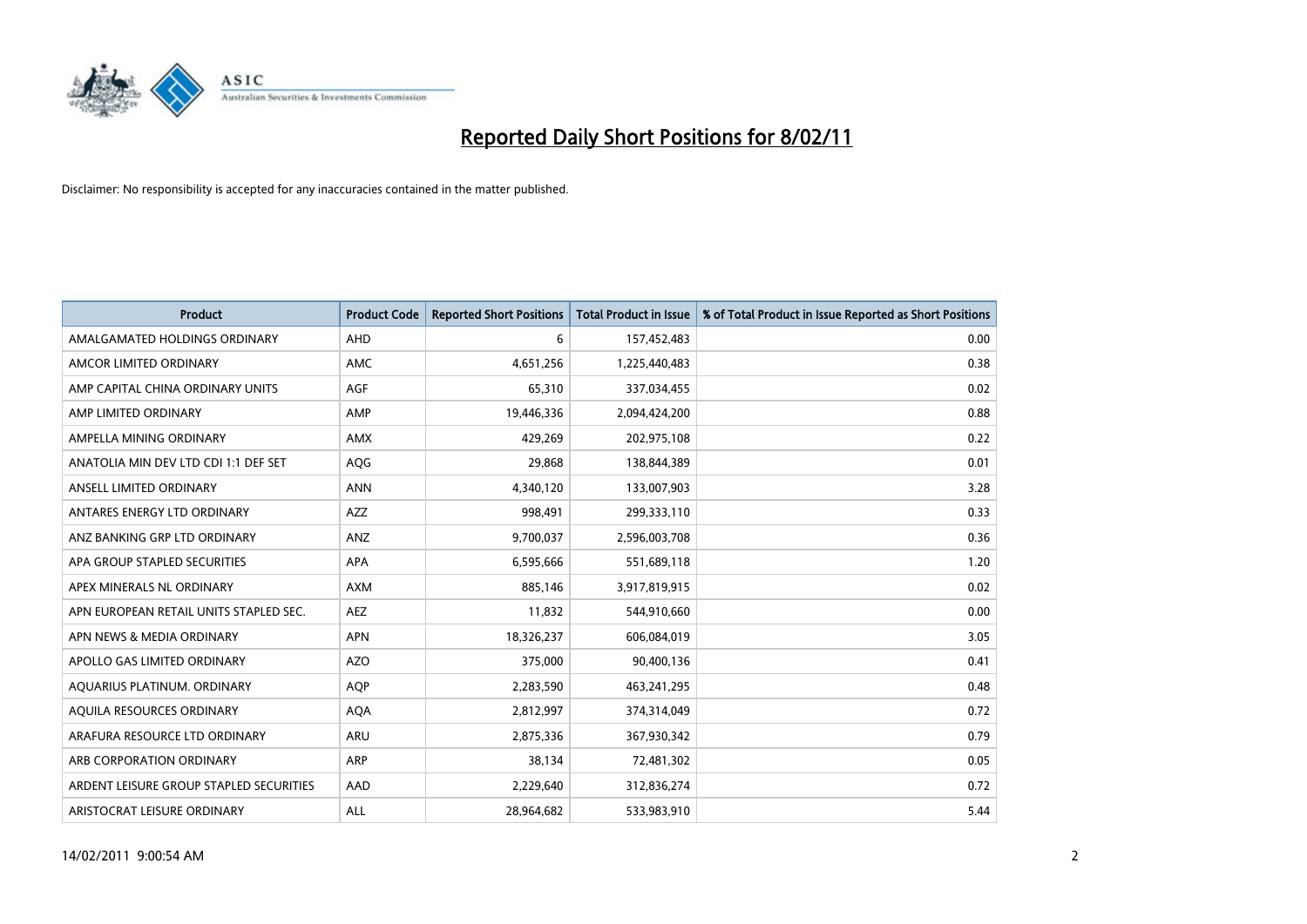

| <b>Product</b>                          | <b>Product Code</b> | <b>Reported Short Positions</b> | Total Product in Issue | % of Total Product in Issue Reported as Short Positions |
|-----------------------------------------|---------------------|---------------------------------|------------------------|---------------------------------------------------------|
| <b>ASCIANO LIMITED ORDINARY</b>         | <b>AIO</b>          | 40,395,984                      | 2,926,103,883          | 1.39                                                    |
| ASG GROUP LIMITED ORDINARY              | <b>ASZ</b>          | 6,170                           | 168,247,718            | 0.00                                                    |
| ASPEN GROUP ORD/UNITS STAPLED           | <b>APZ</b>          | 1,066,962                       | 588,269,075            | 0.16                                                    |
| ASTIVITA RENEWABLES ORDINARY            | AIR                 | 150,000                         | 23,170,005             | 0.65                                                    |
| <b>ASTON RES LTD ORDINARY</b>           | <b>AZT</b>          | 8.689                           | 204,527,604            | 0.00                                                    |
| ASTRO JAP PROP GROUP STAPLED SECURITIES | AJA                 | 20,838                          | 50,821,741             | 0.04                                                    |
| ASX LIMITED ORDINARY                    | <b>ASX</b>          | 858,532                         | 175,136,729            | 0.49                                                    |
| ATLANTIC LIMITED ORDINARY               | ATI                 | 408,322                         | 110,816,957            | 0.37                                                    |
| ATLAS IRON LIMITED ORDINARY             | <b>AGO</b>          | 28,077,099                      | 547,089,119            | 5.11                                                    |
| AUCKLAND INTERNATION ORDINARY           | <b>AIA</b>          | 54                              | 1,317,999,066          | 0.00                                                    |
| <b>AURORA OIL &amp; GAS ORDINARY</b>    | <b>AUT</b>          | 528,320                         | 403,437,342            | 0.14                                                    |
| <b>AUSDRILL LIMITED ORDINARY</b>        | ASL                 | 150,457                         | 262,933,906            | 0.05                                                    |
| AUSENCO LIMITED ORDINARY                | <b>AAX</b>          | 3,949,795                       | 122,427,576            | 3.21                                                    |
| <b>AUSTAL LIMITED ORDINARY</b>          | ASB                 | 178,569                         | 188,069,638            | 0.09                                                    |
| AUSTAR UNITED ORDINARY                  | <b>AUN</b>          | 15,277,313                      | 1,271,357,418          | 1.20                                                    |
| AUSTBROKERS HOLDINGS ORDINARY           | <b>AUB</b>          | 2                               | 54,339,433             | 0.00                                                    |
| AUSTEREO GROUP LTD. ORDINARY            | <b>AEO</b>          | 90,334                          | 344,783,708            | 0.03                                                    |
| AUSTIN ENGINEERING ORDINARY             | ANG                 | 19,088                          | 71,614,403             | 0.02                                                    |
| <b>AUSTRALAND ASSETS ASSETS</b>         | <b>AAZPB</b>        | 1,168                           | 2,750,000              | 0.04                                                    |
| AUSTRALAND PROPERTY STAPLED SECURITY    | <b>ALZ</b>          | 1,269,736                       | 576,837,197            | 0.20                                                    |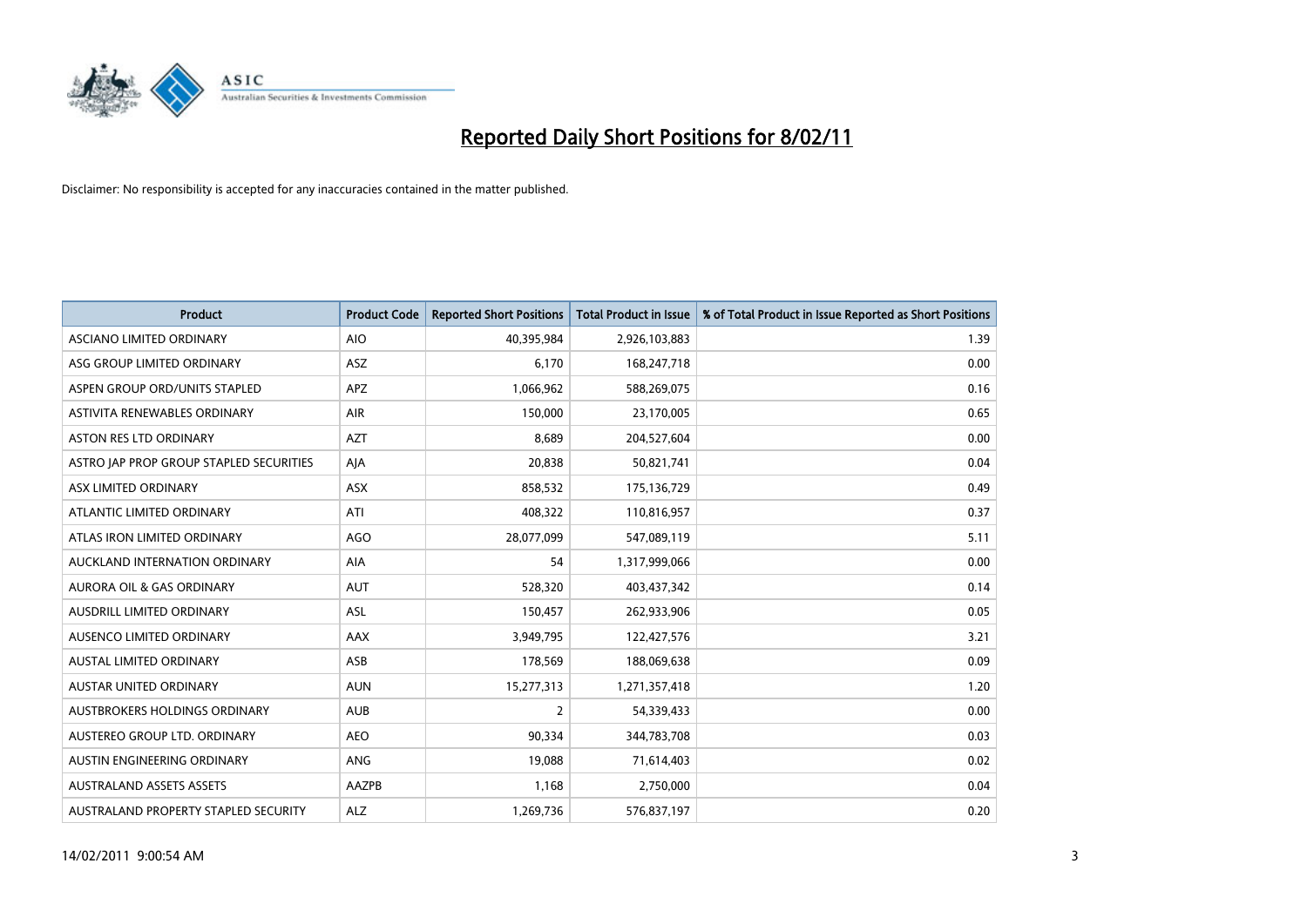

| <b>Product</b>                       | <b>Product Code</b> | <b>Reported Short Positions</b> | Total Product in Issue | % of Total Product in Issue Reported as Short Positions |
|--------------------------------------|---------------------|---------------------------------|------------------------|---------------------------------------------------------|
| AUSTRALIAN AGRICULT, ORDINARY        | AAC                 | 4,605,281                       | 264,264,459            | 1.72                                                    |
| <b>AUSTRALIAN EDUCATION UNITS</b>    | <b>AEU</b>          | 625,000                         | 134,973,383            | 0.46                                                    |
| AUSTRALIAN INFRASTR, UNITS/ORDINARY  | <b>AIX</b>          | 432,680                         | 620,733,944            | 0.08                                                    |
| AUSTRALIAN MINES LTD ORDINARY        | <b>AUZ</b>          | 1,400,000                       | 349,083,108            | 0.40                                                    |
| AUSTRALIAN PHARM, ORDINARY           | API                 | 1,174,263                       | 488,115,883            | 0.23                                                    |
| <b>AUTOMOTIVE HOLDINGS ORDINARY</b>  | <b>AHE</b>          | 511,629                         | 226,387,577            | 0.21                                                    |
| AVEXA LIMITED ORDINARY               | <b>AVX</b>          | 243,657                         | 847,688,779            | 0.03                                                    |
| AVOCA RESOURCES ORDINARY             | <b>AVO</b>          | 274,405                         | 303,301,781            | 0.09                                                    |
| AWE LIMITED ORDINARY                 | <b>AWE</b>          | 5,012,544                       | 521,871,941            | 0.96                                                    |
| AXA ASIA PACIFIC ORDINARY            | <b>AXA</b>          | 4,191,057                       | 2,067,095,545          | 0.20                                                    |
| <b>BANDANNA ENERGY ORDINARY</b>      | <b>BND</b>          | 58,833                          | 426,265,482            | 0.01                                                    |
| BANK OF QUEENSLAND. ORDINARY         | <b>BOQ</b>          | 1,849,318                       | 222,072,957            | 0.84                                                    |
| <b>BANNERMAN RESOURCES ORDINARY</b>  | <b>BMN</b>          | 40.800                          | 234,435,934            | 0.02                                                    |
| <b>BASS STRAIT OIL CO ORDINARY</b>   | <b>BAS</b>          | 1,482                           | 291,030,250            | 0.00                                                    |
| <b>BATHURST RESOURCES ORDINARY</b>   | <b>BTU</b>          | 3,269,183                       | 613,291,330            | 0.54                                                    |
| <b>BAUXITE RESOURCE LTD ORDINARY</b> | <b>BAU</b>          | 372,578                         | 234,379,896            | 0.16                                                    |
| <b>BC IRON LIMITED ORDINARY</b>      | <b>BCI</b>          | 13,354                          | 94,061,000             | 0.01                                                    |
| BEACH ENERGY LIMITED ORDINARY        | <b>BPT</b>          | 2,432,940                       | 1,099,021,290          | 0.22                                                    |
| BEADELL RESOURCE LTD ORDINARY        | <b>BDR</b>          | 37,019                          | 622,097,828            | 0.01                                                    |
| BENDIGO AND ADELAIDE ORDINARY        | <b>BEN</b>          | 6,194,586                       | 357,625,053            | 1.73                                                    |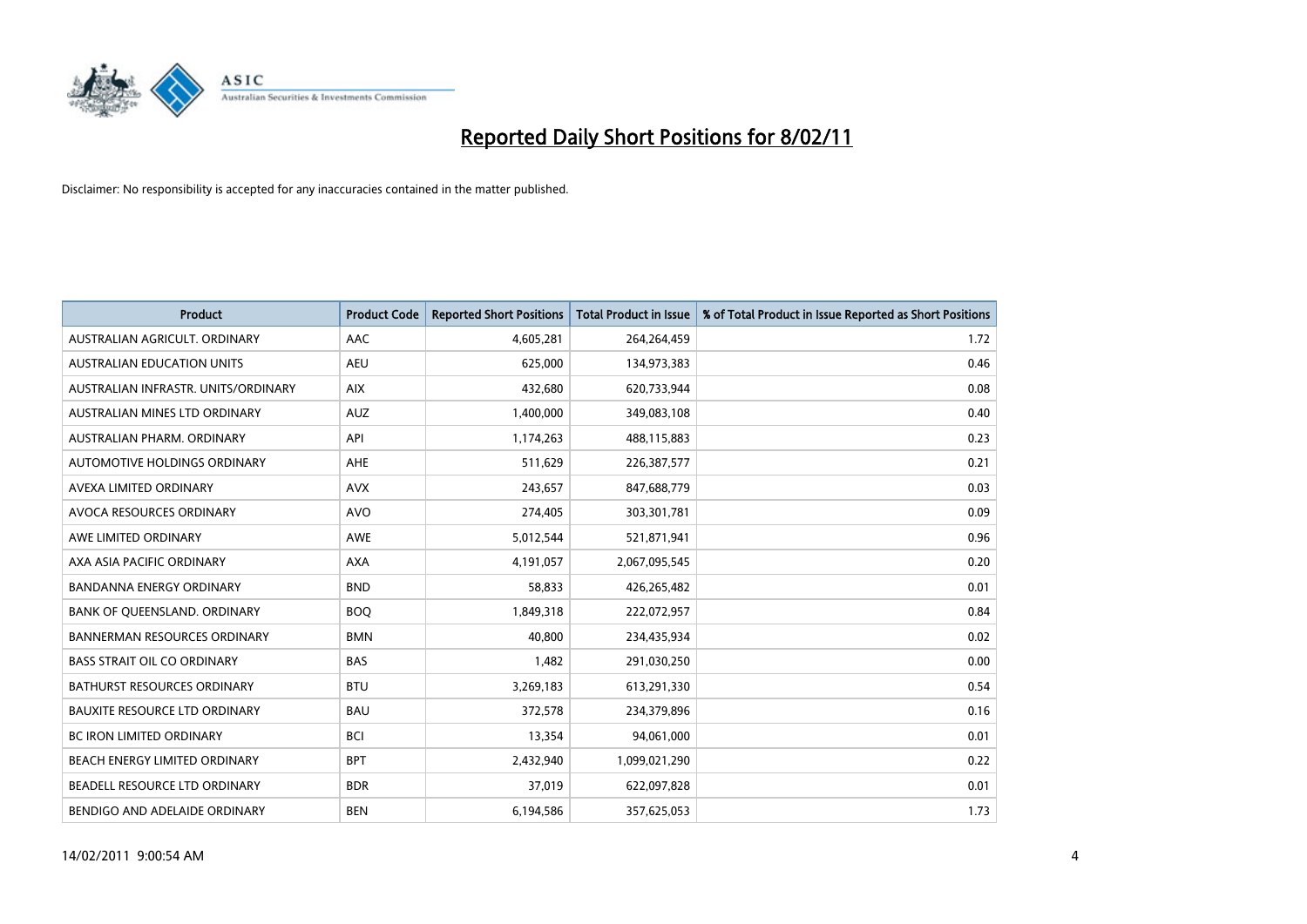

| Product                               | <b>Product Code</b> | <b>Reported Short Positions</b> | Total Product in Issue | % of Total Product in Issue Reported as Short Positions |
|---------------------------------------|---------------------|---------------------------------|------------------------|---------------------------------------------------------|
| BENDIGO AND ADELAIDE RESET PREFERENCE | <b>BENPB</b>        | 135,205                         | 900,000                | 15.02                                                   |
| BERKELEY RESOURCES ORDINARY           | <b>BKY</b>          | 654,115                         | 158,935,898            | 0.40                                                    |
| BETASHARES ASX RES ETF UNITS          | <b>ORE</b>          | 100,000                         | 4,519,432              | 2.21                                                    |
| BHP BILLITON LIMITED ORDINARY         | <b>BHP</b>          | 24,167,932                      | 3,356,081,497          | 0.72                                                    |
| <b>BILLABONG ORDINARY</b>             | <b>BBG</b>          | 11,099,587                      | 253,613,826            | 4.35                                                    |
| <b>BIOTA HOLDINGS ORDINARY</b>        | <b>BTA</b>          | 2,276,895                       | 180,805,565            | 1.26                                                    |
| <b>BISALLOY STEEL ORDINARY</b>        | <b>BIS</b>          | 84,480                          | 216,455,965            | 0.04                                                    |
| BKI INVESTMENT LTD ORDINARY           | BKI                 | 508                             | 420,919,092            | 0.00                                                    |
| <b>BLACKTHORN RESOURCES ORDINARY</b>  | <b>BTR</b>          | 35,848                          | 106,885,300            | 0.03                                                    |
| <b>BLUESCOPE STEEL LTD ORDINARY</b>   | <b>BSL</b>          | 44,322,383                      | 1,842,207,385          | 2.38                                                    |
| <b>BOART LONGYEAR ORDINARY</b>        | <b>BLY</b>          | 3,841,081                       | 461,163,412            | 0.84                                                    |
| <b>BOOM LOGISTICS ORDINARY</b>        | <b>BOL</b>          | 363,560                         | 461,500,712            | 0.07                                                    |
| BORAL LIMITED, ORDINARY               | <b>BLD</b>          | 26,194,712                      | 724,446,767            | 3.59                                                    |
| BOTSWANA METALS LTD ORDINARY          | <b>BML</b>          | 7,000                           | 107,787,762            | 0.01                                                    |
| <b>BOW ENERGY LIMITED ORDINARY</b>    | <b>BOW</b>          | 412,974                         | 348,972,041            | 0.11                                                    |
| <b>BRADKEN LIMITED ORDINARY</b>       | <b>BKN</b>          | 1,026,858                       | 139,639,929            | 0.74                                                    |
| <b>BRAMBLES LIMITED ORDINARY</b>      | <b>BXB</b>          | 9,548,849                       | 1,450,669,836          | 0.64                                                    |
| BREVILLE GROUP LTD ORDINARY           | <b>BRG</b>          | 2,740                           | 129,615,322            | 0.00                                                    |
| <b>BRICKWORKS LIMITED ORDINARY</b>    | <b>BKW</b>          | 115,691                         | 147,567,333            | 0.08                                                    |
| <b>BROCKMAN RESOURCES ORDINARY</b>    | <b>BRM</b>          | 179,426                         | 144,803,151            | 0.13                                                    |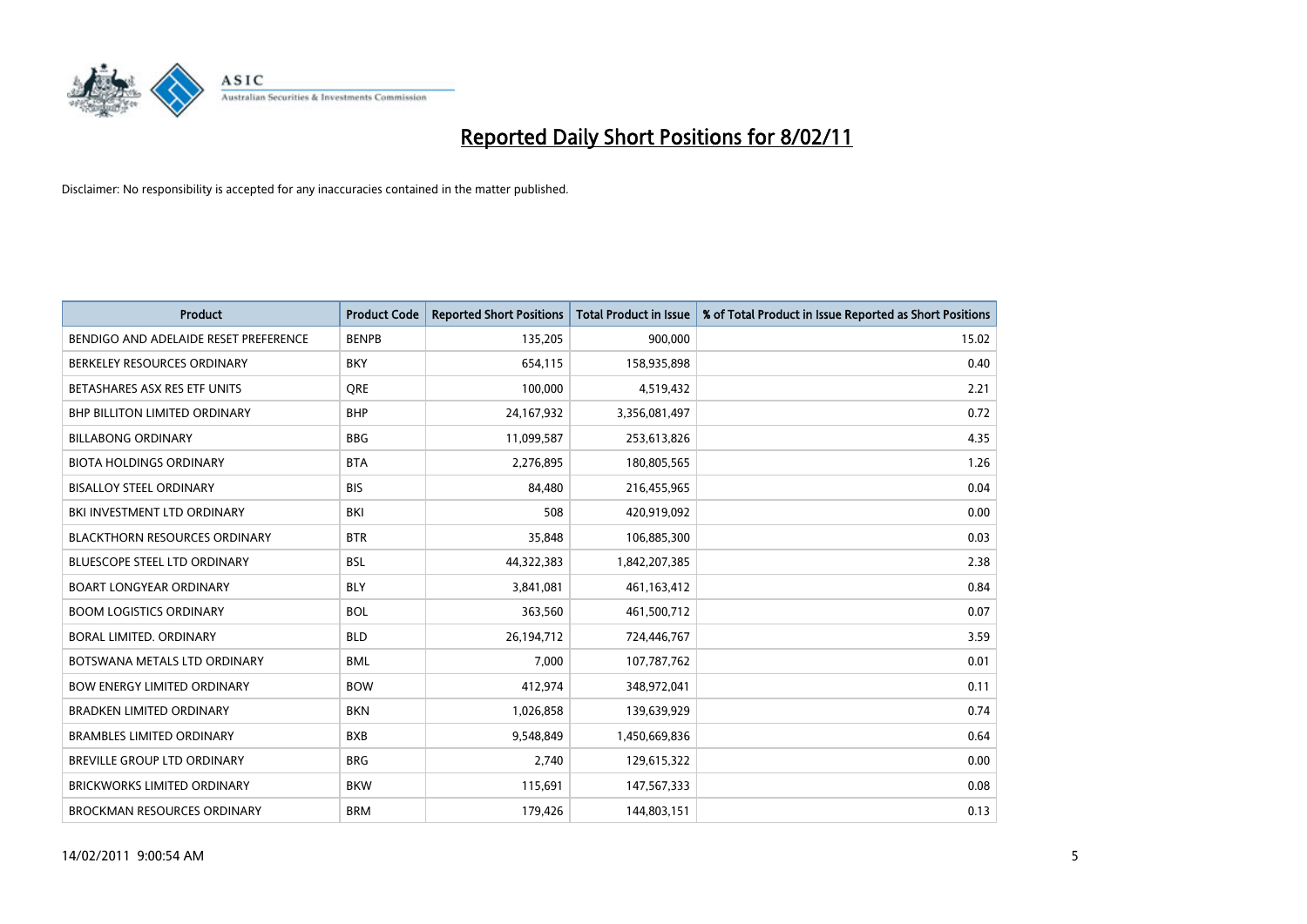

| <b>Product</b>                           | <b>Product Code</b> | <b>Reported Short Positions</b> | <b>Total Product in Issue</b> | % of Total Product in Issue Reported as Short Positions |
|------------------------------------------|---------------------|---------------------------------|-------------------------------|---------------------------------------------------------|
| BT INVESTMENT MNGMNT ORDINARY            | <b>BTT</b>          | 561,517                         | 160,000,000                   | 0.35                                                    |
| <b>BUNNINGS WAREHOUSE ORDINARY UNITS</b> | <b>BWP</b>          | 1,109,724                       | 427,042,646                   | 0.25                                                    |
| <b>BURU ENERGY ORDINARY</b>              | <b>BRU</b>          | 155,589                         | 182,780,549                   | 0.09                                                    |
| CABCHARGE AUSTRALIA ORDINARY             | CAB                 | 917,574                         | 120,437,014                   | 0.76                                                    |
| CALTEX AUSTRALIA ORDINARY                | <b>CTX</b>          | 5,281,931                       | 270,000,000                   | 1.93                                                    |
| <b>CAMPBELL BROTHERS ORDINARY</b>        | CPB                 | 57,303                          | 67,503,411                    | 0.08                                                    |
| CAPE LAMBERT RES LTD ORDINARY            | <b>CFE</b>          | 1,682,726                       | 578,112,273                   | 0.28                                                    |
| <b>CAPRAL LIMITED ORDINARY</b>           | CAA                 | 131,161                         | 387,898,255                   | 0.03                                                    |
| <b>CARBON ENERGY ORDINARY</b>            | <b>CNX</b>          | 1,365,096                       | 670,872,650                   | 0.20                                                    |
| <b>CARDNO LIMITED ORDINARY</b>           | CDD                 | 13,949                          | 106,250,491                   | 0.01                                                    |
| CARNARVON PETROLEUM ORDINARY             | <b>CVN</b>          | 2,479,802                       | 687,820,634                   | 0.37                                                    |
| <b>CARNEGIE WAVE ENERGY ORDINARY</b>     | <b>CWE</b>          | 83,000                          | 859,087,627                   | 0.01                                                    |
| <b>CARPATHIAN RESOURCES ORDINARY</b>     | <b>CPN</b>          | 75,000                          | 265,533,501                   | 0.03                                                    |
| CARPENTARIA EXP. LTD ORDINARY            | CAP                 | 9,777                           | 94,341,301                    | 0.01                                                    |
| CARRICK GOLD LIMITED ORDINARY            | <b>CRK</b>          | 25,680                          | 139,000,000                   | 0.02                                                    |
| CARSALES.COM LTD ORDINARY                | <b>CRZ</b>          | 3,870,797                       | 234,073,300                   | 1.65                                                    |
| CASH CONVERTERS ORD/DIV ACCESS           | <b>CCV</b>          | 166,613                         | 379,761,025                   | 0.04                                                    |
| <b>CASPIAN OIL &amp; GAS ORDINARY</b>    | <b>CIG</b>          | 50,000                          | 1,331,500,513                 | 0.00                                                    |
| CATALPA RESOURCES ORDINARY               | CAH                 | 214,454                         | 162,832,907                   | 0.13                                                    |
| <b>CAZALY RESOURCES ORDINARY</b>         | CAZ                 | 1,150                           | 109,982,445                   | 0.00                                                    |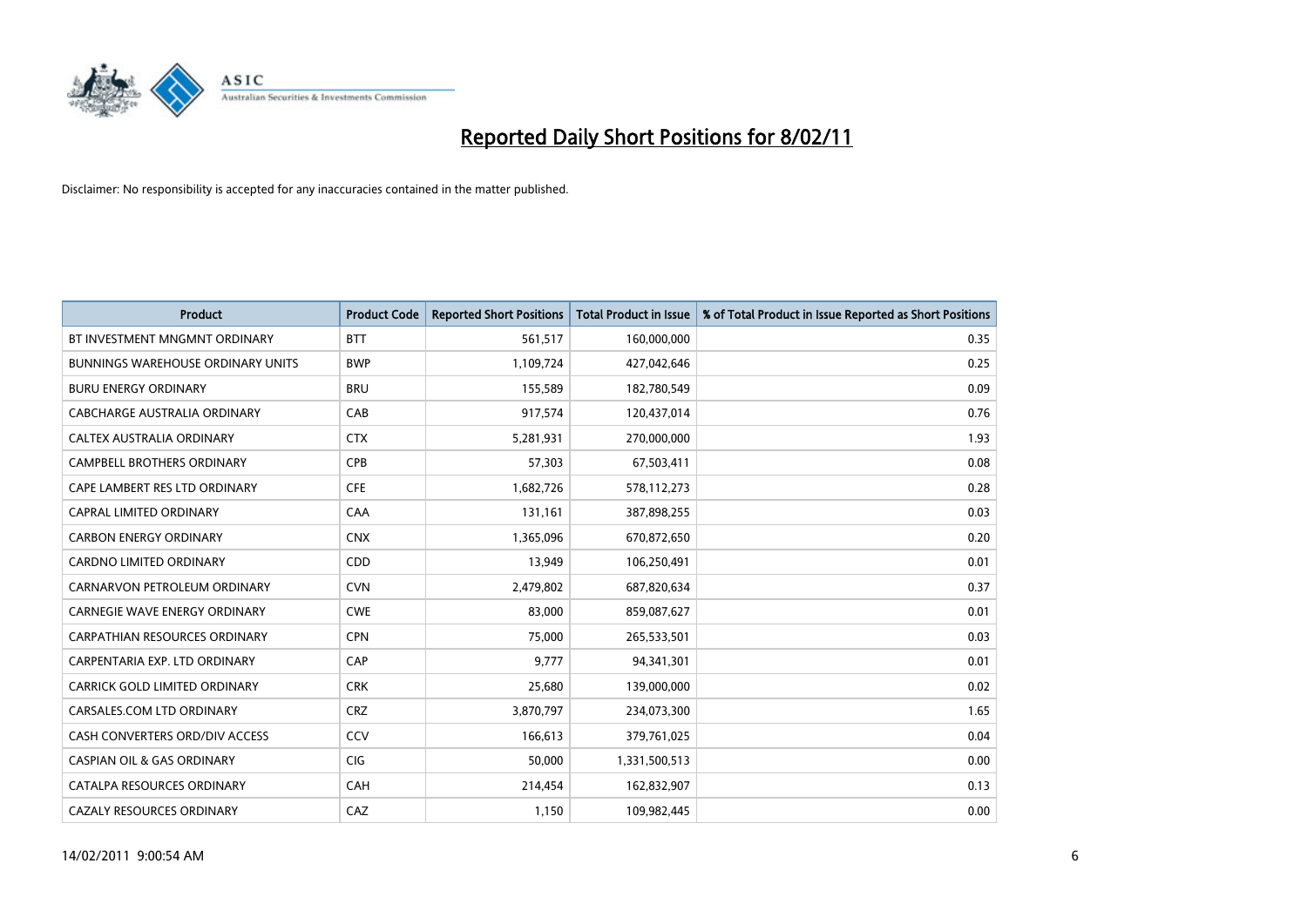

| <b>Product</b>                                | <b>Product Code</b> | <b>Reported Short Positions</b> | Total Product in Issue | % of Total Product in Issue Reported as Short Positions |
|-----------------------------------------------|---------------------|---------------------------------|------------------------|---------------------------------------------------------|
| <b>CEC GROUP LIMITED ORDINARY</b>             | <b>CEG</b>          | 1,750                           | 79,662,662             | 0.00                                                    |
| <b>CELLNET GROUP ORDINARY</b>                 | <b>CLT</b>          | 1,342                           | 69,875,723             | 0.00                                                    |
| CENTRAL PETROLEUM ORDINARY                    | <b>CTP</b>          | 163,513                         | 982,298,842            | 0.02                                                    |
| CENTREBET INTERNAT. ORDINARY                  | <b>CIL</b>          | 11,582                          | 87,764,414             | 0.01                                                    |
| CENTRO PROPERTIES UNITS/ORD STAPLED           | <b>CNP</b>          | 328,102                         | 972,414,514            | 0.03                                                    |
| <b>CENTRO RETAIL GROUP STAPLED SECURITIES</b> | <b>CER</b>          | 978,592                         | 2,286,399,424          | 0.05                                                    |
| <b>CERAMIC FUEL CELLS ORDINARY</b>            | <b>CFU</b>          | 1,263,768                       | 1,201,353,566          | 0.10                                                    |
| <b>CFS RETAIL PROPERTY UNITS</b>              | <b>CFX</b>          | 42,451,111                      | 2,825,628,530          | 1.51                                                    |
| CHALICE GOLD MINES ORDINARY                   | <b>CHN</b>          | 5,190                           | 211,455,886            | 0.00                                                    |
| <b>CHALLENGER DIV.PRO. STAPLED UNITS</b>      | <b>CDI</b>          | 106,077                         | 913,426,007            | 0.01                                                    |
| CHALLENGER INFRAST. STAPLED UNITS             | <b>CIF</b>          | 331,555                         | 316,223,785            | 0.10                                                    |
| <b>CHALLENGER LIMITED ORDINARY</b>            | <b>CGF</b>          | 5,119,686                       | 501,959,841            | 1.01                                                    |
| <b>CHANDLER MACLEOD LTD ORDINARY</b>          | <b>CMG</b>          | 11,970                          | 422,031,685            | 0.00                                                    |
| CHARTER HALL GROUP STAPLED US PROHIBIT.       | <b>CHC</b>          | 566,911                         | 306,341,814            | 0.18                                                    |
| <b>CHARTER HALL OFFICE UNIT</b>               | COO                 | 1,806,166                       | 493,319,730            | 0.35                                                    |
| CHARTER HALL RETAIL UNITS                     | <b>COR</b>          | 580,723                         | 305,810,723            | 0.18                                                    |
| CHEMGENEX PHARMACEUT ORDINARY                 | <b>CXS</b>          | 89,061                          | 283,348,870            | 0.03                                                    |
| CITIGOLD CORP LTD ORDINARY                    | <b>CTO</b>          | 2,164,790                       | 1,040,278,301          | 0.21                                                    |
| CLINUVEL PHARMACEUT, ORDINARY                 | <b>CUV</b>          | 4,127                           | 30,379,956             | 0.01                                                    |
| <b>CLOUGH LIMITED ORDINARY</b>                | <b>CLO</b>          | 826,531                         | 770,916,269            | 0.10                                                    |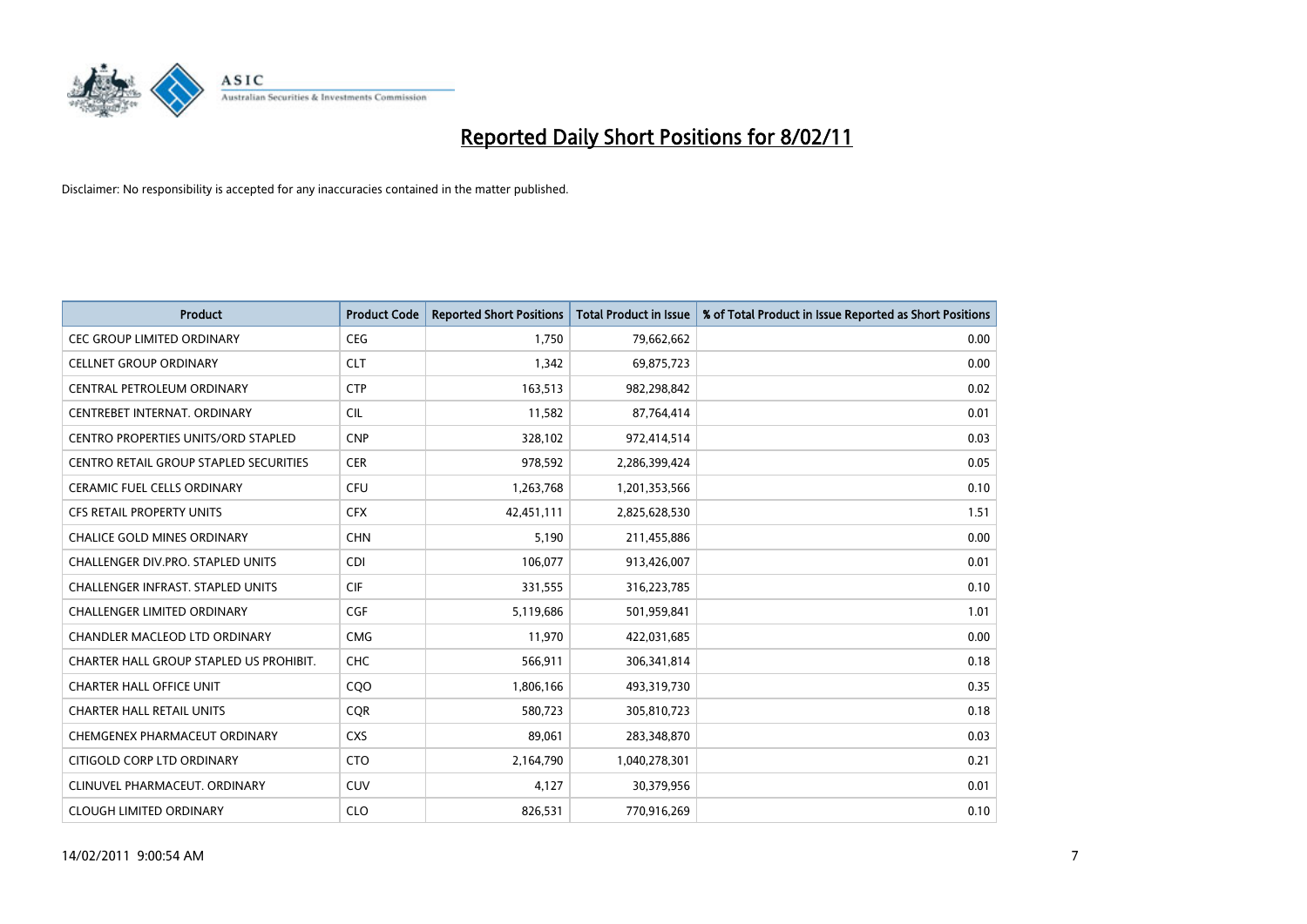

| <b>Product</b>                       | <b>Product Code</b> | <b>Reported Short Positions</b> | Total Product in Issue | % of Total Product in Issue Reported as Short Positions |
|--------------------------------------|---------------------|---------------------------------|------------------------|---------------------------------------------------------|
| <b>COAL &amp; ALLIED ORDINARY</b>    | <b>CNA</b>          | 1,200                           | 86,584,735             | 0.00                                                    |
| COAL OF AFRICA LTD ORDINARY          | <b>CZA</b>          | 1,362,483                       | 530,514,663            | 0.25                                                    |
| <b>COALSPUR MINES LTD ORDINARY</b>   | <b>CPL</b>          | 1,259,876                       | 487,760,453            | 0.26                                                    |
| COCA-COLA AMATIL ORDINARY            | <b>CCL</b>          | 4,603,417                       | 756,003,067            | 0.60                                                    |
| <b>COCHLEAR LIMITED ORDINARY</b>     | <b>COH</b>          | 863,547                         | 56,669,257             | 1.53                                                    |
| <b>COCKATOO COAL ORDINARY</b>        | COK                 | 1,715,900                       | 1,016,096,908          | 0.17                                                    |
| <b>COFFEY INTERNATIONAL ORDINARY</b> | <b>COF</b>          | 89.930                          | 132,577,523            | 0.05                                                    |
| COMMONWEALTH BANK, ORDINARY          | <b>CBA</b>          | 14,577,308                      | 1,548,907,074          | 0.91                                                    |
| COMMONWEALTH PROP ORDINARY UNITS     | <b>CPA</b>          | 20,603,148                      | 2,449,599,711          | 0.84                                                    |
| <b>COMPASS RESOURCES ORDINARY</b>    | <b>CMR</b>          | 160,952                         | 147,402,920            | 0.11                                                    |
| <b>COMPUTERSHARE LTD ORDINARY</b>    | <b>CPU</b>          | 2,586,221                       | 555,664,059            | 0.46                                                    |
| CONNECTEAST GROUP STAPLED            | <b>CEU</b>          | 46,342,779                      | 3,940,145,951          | 1.18                                                    |
| CONSOLIDATED MEDIA, ORDINARY         | <b>CMI</b>          | 2,280,864                       | 561,834,996            | 0.39                                                    |
| CONTANGO MICROCAP ORDINARY           | <b>CTN</b>          | 7,500                           | 145,708,783            | 0.01                                                    |
| CONTINENTAL COAL LTD ORDINARY        | <b>CCC</b>          | 1,481,119                       | 1,980,616,757          | 0.07                                                    |
| <b>COOPER ENERGY LTD ORDINARY</b>    | <b>COE</b>          | 957,433                         | 292,576,001            | 0.33                                                    |
| <b>COPPER STRIKE LTD ORDINARY</b>    | <b>CSE</b>          | 714                             | 129,455,571            | 0.00                                                    |
| <b>CORDLIFE LIMITED ORDINARY</b>     | CBB                 |                                 | 145,360,920            | 0.00                                                    |
| <b>COUNT FINANCIAL ORDINARY</b>      | COU                 | 691,875                         | 262,212,976            | 0.27                                                    |
| <b>CRANE GROUP LIMITED ORDINARY</b>  | <b>CRG</b>          | 1,748,286                       | 79,110,667             | 2.19                                                    |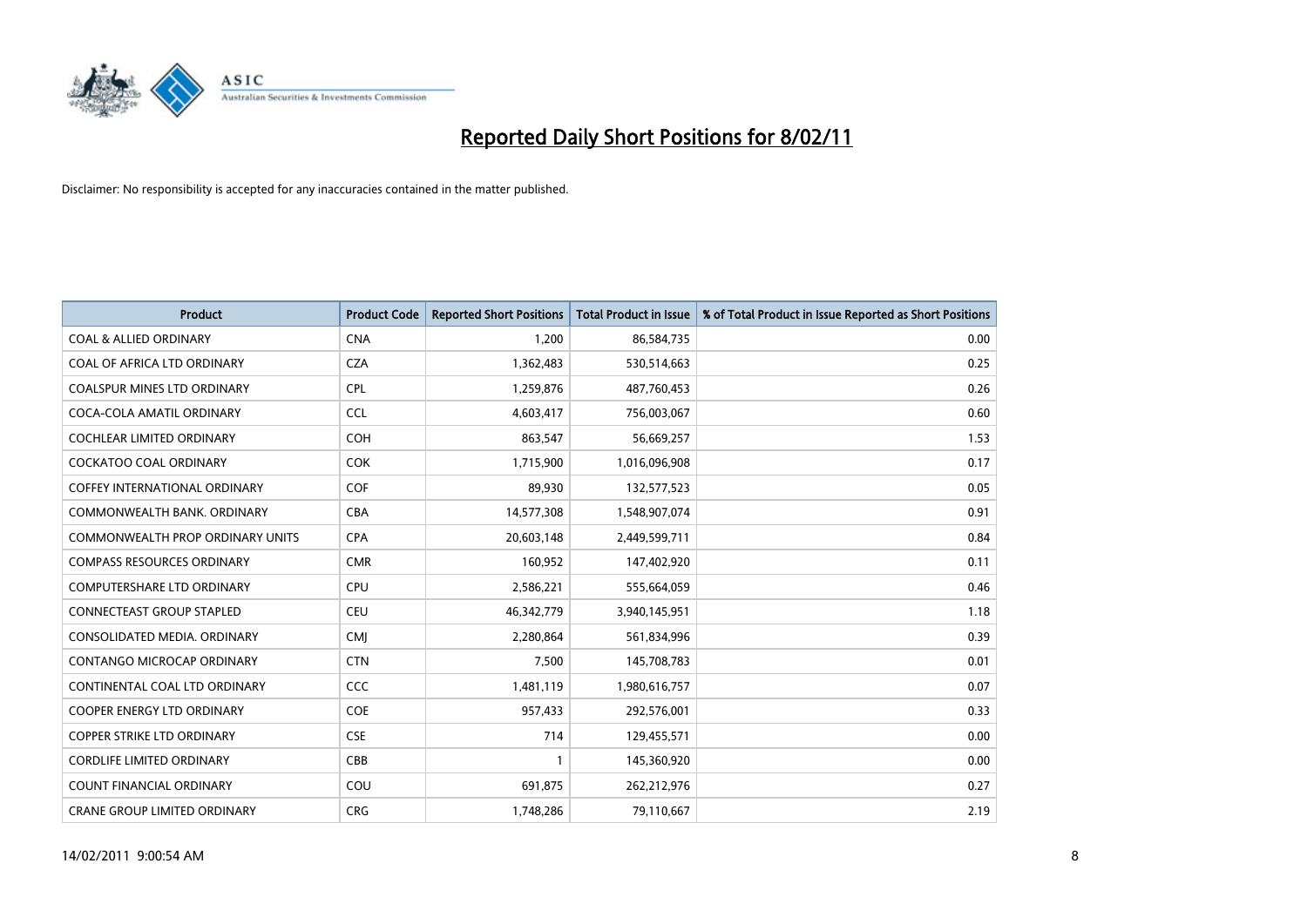

| <b>Product</b>                          | <b>Product Code</b> | <b>Reported Short Positions</b> | Total Product in Issue | % of Total Product in Issue Reported as Short Positions |
|-----------------------------------------|---------------------|---------------------------------|------------------------|---------------------------------------------------------|
| <b>CRESCENT GOLD ORDINARY</b>           | <b>CRE</b>          | 299,112                         | 1,063,487,177          | 0.03                                                    |
| <b>CROMWELL PROP STAPLED SECURITIES</b> | <b>CMW</b>          | 80,852                          | 910,985,951            | 0.01                                                    |
| <b>CROWN LIMITED ORDINARY</b>           | <b>CWN</b>          | 3,448,764                       | 754,131,800            | 0.45                                                    |
| <b>CSG LIMITED ORDINARY</b>             | CSV                 | 619,525                         | 244,933,695            | 0.25                                                    |
| <b>CSL LIMITED ORDINARY</b>             | <b>CSL</b>          | 10,087,203                      | 544,690,565            | 1.82                                                    |
| <b>CSR LIMITED ORDINARY</b>             | <b>CSR</b>          | 5,688,562                       | 1,517,909,514          | 0.38                                                    |
| <b>CUDECO LIMITED ORDINARY</b>          | CDU                 | 752,576                         | 145,512,643            | 0.52                                                    |
| <b>CUSTOMERS LIMITED ORDINARY</b>       | <b>CUS</b>          | 102,900                         | 134,869,357            | 0.07                                                    |
| DART ENERGY LTD ORDINARY                | <b>DTE</b>          | 220,903                         | 548,188,184            | 0.04                                                    |
| DAVID JONES LIMITED ORDINARY            | <b>DJS</b>          | 22,349,666                      | 514,034,694            | 4.34                                                    |
| <b>DECMIL GROUP LIMITED ORDINARY</b>    | <b>DCG</b>          | 17,397                          | 124,204,568            | 0.01                                                    |
| DEEP YELLOW LIMITED ORDINARY            | <b>DYL</b>          | 100,176                         | 1,126,784,458          | 0.01                                                    |
| DEVINE LIMITED ORDINARY                 | <b>DVN</b>          | 1,000                           | 634,918,223            | 0.00                                                    |
| DEXUS PROPERTY GROUP STAPLED UNITS      | <b>DXS</b>          | 13,108,891                      | 4,839,024,176          | 0.27                                                    |
| DISCOVERY METALS LTD ORDINARY           | <b>DML</b>          | 238,243                         | 436,628,231            | 0.06                                                    |
| DOMINION MINING ORDINARY                | <b>DOM</b>          | 52,547                          | 103,520,259            | 0.04                                                    |
| DOMINO PIZZA ENTERPR ORDINARY           | <b>DMP</b>          | 3                               | 68,407,674             | 0.00                                                    |
| DOWNER EDI LIMITED ORDINARY             | <b>DOW</b>          | 7,036,445                       | 343,178,483            | 2.08                                                    |
| DRILLSEARCH ENERGY ORDINARY             | <b>DLS</b>          | 17,591                          | 206,808,417            | 0.01                                                    |
| DUET GROUP STAPLED US PROHIBIT.         | <b>DUE</b>          | 1,927,986                       | 887,304,690            | 0.21                                                    |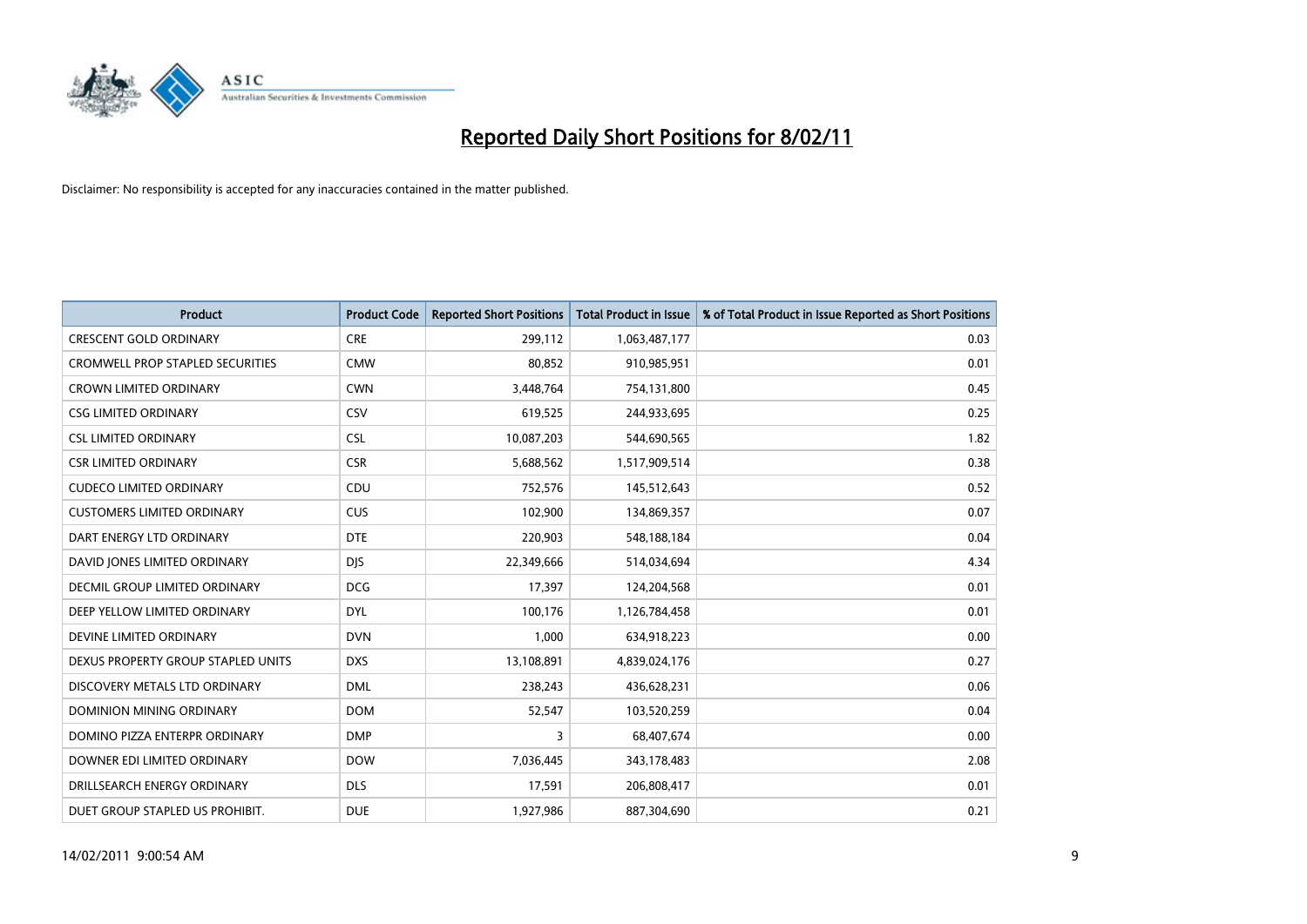

| <b>Product</b>                            | <b>Product Code</b> | <b>Reported Short Positions</b> | <b>Total Product in Issue</b> | % of Total Product in Issue Reported as Short Positions |
|-------------------------------------------|---------------------|---------------------------------|-------------------------------|---------------------------------------------------------|
| DULUXGROUP LIMITED ORDINARY               | <b>DLX</b>          | 2,248,006                       | 367,456,259                   | 0.61                                                    |
| DWS ADVANCED ORDINARY                     | <b>DWS</b>          | 49.882                          | 132,362,763                   | 0.04                                                    |
| DYESOL LIMITED ORDINARY                   | <b>DYE</b>          | 25,279                          | 143,402,007                   | 0.02                                                    |
| EASTERN STAR GAS ORDINARY                 | ESG                 | 5,649,803                       | 991,567,041                   | 0.56                                                    |
| EDT RETAIL TRUST UNITS                    | EDT                 | 99,457                          | 4,700,290,868                 | 0.00                                                    |
| ELDERS LIMITED ORDINARY                   | <b>ELD</b>          | 16,414,313                      | 448,598,480                   | 3.64                                                    |
| ELDORADO GOLD CORP CDI 1:1                | EAU                 | 86.080                          | 19,905,333                    | 0.44                                                    |
| ELEMENTAL MINERALS ORDINARY               | <b>ELM</b>          | 16,000                          | 152,345,899                   | 0.01                                                    |
| ELEMENTOS LIMITED ORDINARY                | <b>ELT</b>          | 8                               | 56,885,454                    | 0.00                                                    |
| ELIXIR PETROLEUM LTD ORDINARY             | <b>EXR</b>          | 324,400                         | 188,988,472                   | 0.17                                                    |
| <b>EMECO HOLDINGS ORDINARY</b>            | <b>EHL</b>          | 597,444                         | 631,237,586                   | 0.10                                                    |
| <b>ENERGY DEVELOPMENTS ORDINARY</b>       | <b>ENE</b>          | 788                             | 156,622,631                   | 0.00                                                    |
| <b>ENERGY RESOURCES ORDINARY 'A'</b>      | <b>ERA</b>          | 1,904,865                       | 190,737,934                   | 0.99                                                    |
| <b>ENERGY WORLD CORPOR, ORDINARY</b>      | <b>EWC</b>          | 16,530,949                      | 1,561,166,672                 | 1.07                                                    |
| <b>ENTEK ENERGY LTD ORDINARY</b>          | ETE                 | 489,903                         | 287,692,535                   | 0.17                                                    |
| <b>ENTELLECT SOLUTIONS ORDINARY</b>       | <b>ESN</b>          | 464,050                         | 1,740,334,200                 | 0.03                                                    |
| <b>ENVESTRA LIMITED ORDINARY</b>          | <b>ENV</b>          | 1,775,052                       | 1,430,398,609                 | 0.12                                                    |
| EQUATORIAL RES LTD ORDINARY               | EQX                 | 10,725                          | 89,267,922                    | 0.01                                                    |
| EQUINOX MINERALS LTD CHESS DEPOSITARY INT | <b>EON</b>          | 2,927,790                       | 877,042,919                   | 0.33                                                    |
| EVEREST FINANCIAL ORDINARY                | <b>EFG</b>          | 4.300                           | 251,442,316                   | 0.00                                                    |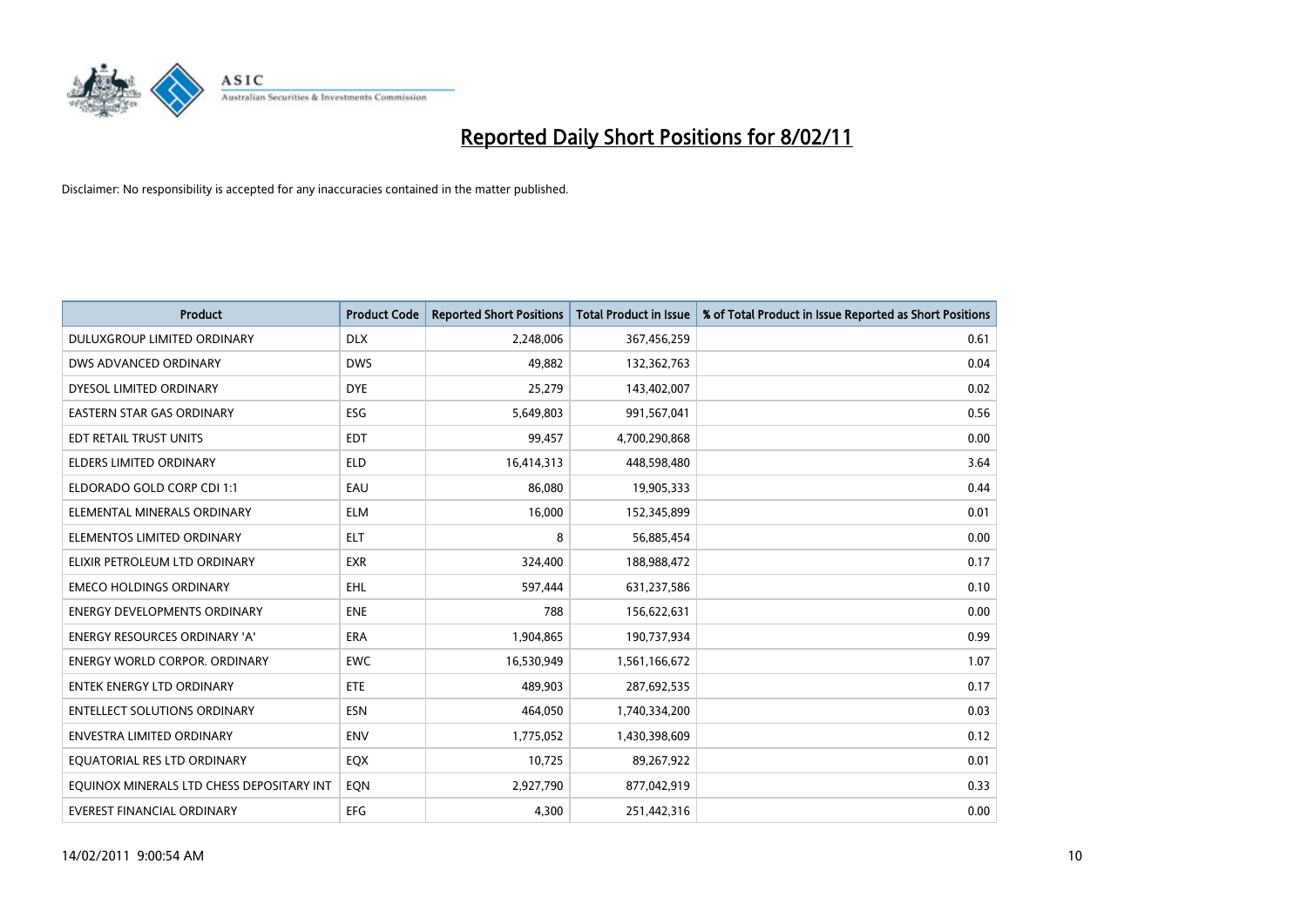

| <b>Product</b>                        | <b>Product Code</b> | <b>Reported Short Positions</b> | Total Product in Issue | % of Total Product in Issue Reported as Short Positions |
|---------------------------------------|---------------------|---------------------------------|------------------------|---------------------------------------------------------|
| <b>EXCO RESOURCES LTD ORDINARY</b>    | EXS                 | 9,316                           | 346,494,187            | 0.00                                                    |
| EXTRACT RESOURCES ORDINARY            | <b>EXT</b>          | 673,767                         | 243,552,298            | 0.28                                                    |
| FAIRFAX MEDIA LTD ORDINARY            | <b>FXJ</b>          | 313,427,839                     | 2,351,955,725          | 13.30                                                   |
| FANTASTIC HOLDINGS ORDINARY           | <b>FAN</b>          | 8,500                           | 102,739,538            | 0.01                                                    |
| <b>FAR LTD ORDINARY</b>               | <b>FAR</b>          | 674,922                         | 1,244,439,464          | 0.05                                                    |
| FERRAUS LIMITED ORDINARY              | <b>FRS</b>          | 475,645                         | 205,700,890            | 0.23                                                    |
| FISHER & PAYKEL APP. ORDINARY         | <b>FPA</b>          | 9,057,115                       | 724,235,162            | 1.25                                                    |
| FISHER & PAYKEL H. ORDINARY           | <b>FPH</b>          | 2,610,274                       | 520,409,135            | 0.50                                                    |
| FKP PROPERTY GROUP STAPLED SECURITIES | <b>FKP</b>          | 14,570,569                      | 1,174,033,185          | 1.24                                                    |
| FLEETWOOD CORP ORDINARY               | <b>FWD</b>          | 100,100                         | 57,281,484             | 0.17                                                    |
| FLETCHER BUILDING ORDINARY            | <b>FBU</b>          | 4,890,762                       | 611,250,393            | 0.80                                                    |
| FLEXIGROUP LIMITED ORDINARY           | <b>FXL</b>          | 95,936                          | 275,472,492            | 0.03                                                    |
| <b>FLIGHT CENTRE ORDINARY</b>         | <b>FLT</b>          | 2,754,108                       | 99,798,029             | 2.77                                                    |
| FLINDERS MINES LTD ORDINARY           | <b>FMS</b>          | 21,583,736                      | 1,820,384,571          | 1.18                                                    |
| <b>FOCUS MINERALS LTD ORDINARY</b>    | <b>FML</b>          | 200,000                         | 2,865,543,210          | 0.01                                                    |
| FORGE GROUP LIMITED ORDINARY          | FGE                 | 36,792                          | 82,864,014             | 0.04                                                    |
| FORTE ENERGY NL ORDINARY              | <b>FTE</b>          | 2,958,986                       | 669,756,735            | 0.44                                                    |
| FORTESCUE METALS GRP ORDINARY         | <b>FMG</b>          | 11,998,588                      | 3,112,711,159          | 0.39                                                    |
| <b>FOSTER'S GROUP ORDINARY</b>        | <b>FGL</b>          | 5,207,970                       | 1,935,386,127          | 0.27                                                    |
| <b>FUNTASTIC LIMITED ORDINARY</b>     | <b>FUN</b>          | 322,528                         | 340,997,682            | 0.09                                                    |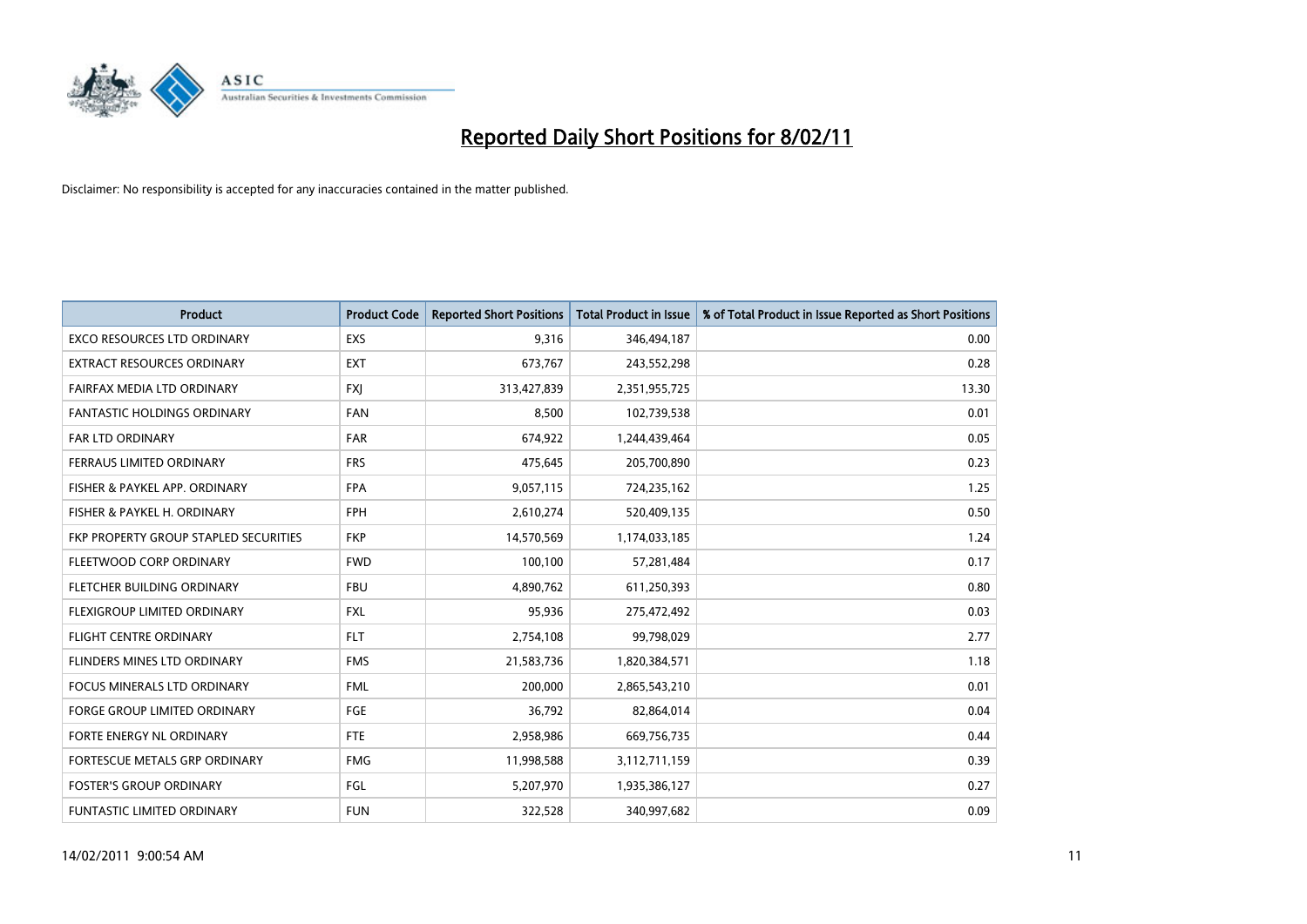

| <b>Product</b>                            | <b>Product Code</b> | <b>Reported Short Positions</b> | Total Product in Issue | % of Total Product in Issue Reported as Short Positions |
|-------------------------------------------|---------------------|---------------------------------|------------------------|---------------------------------------------------------|
| <b>G.U.D. HOLDINGS ORDINARY</b>           | GUD                 | 517,325                         | 68,426,721             | 0.77                                                    |
| <b>GALAXY RESOURCES ORDINARY</b>          | GXY                 | 699,667                         | 192,653,358            | 0.35                                                    |
| <b>GEODYNAMICS LIMITED ORDINARY</b>       | GDY                 | 486,222                         | 333,643,956            | 0.15                                                    |
| <b>GINDALBIE METALS LTD ORDINARY</b>      | GBG                 | 11,720,186                      | 935,215,590            | 1.26                                                    |
| <b>GIRALIA RESOURCES NL ORDINARY</b>      | GIR                 | 84,850                          | 182,110,170            | 0.04                                                    |
| <b>GLOBAL MINING ORDINARY</b>             | <b>GMI</b>          | 8,951                           | 191,820,968            | 0.00                                                    |
| <b>GLOUCESTER COAL ORDINARY</b>           | GCL                 | 261,323                         | 140,447,062            | 0.19                                                    |
| <b>GME RESOURCES LTD ORDINARY</b>         | <b>GME</b>          | 800                             | 302,352,750            | 0.00                                                    |
| <b>GOLDEN WEST RESOURCE ORDINARY</b>      | <b>GWR</b>          | 1,617                           | 189,606,127            | 0.00                                                    |
| <b>GOODMAN FIELDER, ORDINARY</b>          | <b>GFF</b>          | 22,200,709                      | 1,380,386,438          | 1.65                                                    |
| <b>GOODMAN GROUP STAPLED US PROHIBIT.</b> | <b>GMG</b>          | 7,607,745                       | 6,893,222,796          | 0.09                                                    |
| <b>GPT GROUP STAPLED SEC.</b>             | <b>GPT</b>          | 10,235,581                      | 1,855,529,431          | 0.53                                                    |
| <b>GRAINCORP LIMITED A CLASS ORDINARY</b> | <b>GNC</b>          | 709,639                         | 198,318,900            | 0.36                                                    |
| <b>GRANGE RESOURCES, ORDINARY</b>         | <b>GRR</b>          | 1,222,119                       | 1,152,077,403          | 0.10                                                    |
| <b>GREENCAP LIMITED ORDINARY</b>          | GCG                 |                                 | 262,515,385            | 0.00                                                    |
| <b>GREENLAND MIN EN LTD ORDINARY</b>      | GGG                 | 1,081,125                       | 307,293,279            | 0.37                                                    |
| <b>GRYPHON MINERALS LTD ORDINARY</b>      | GRY                 | 293,955                         | 292,822,058            | 0.11                                                    |
| GUINNESS PEAT GROUP. CHESS DEPOSITARY INT | <b>GPG</b>          | 55                              | 292,813,582            | 0.00                                                    |
| <b>GUNNS LIMITED ORDINARY</b>             | <b>GNS</b>          | 26,056,637                      | 848,401,559            | 3.06                                                    |
| <b>GWA GROUP LTD ORDINARY</b>             | GWA                 | 5,787,463                       | 301,102,514            | 1.94                                                    |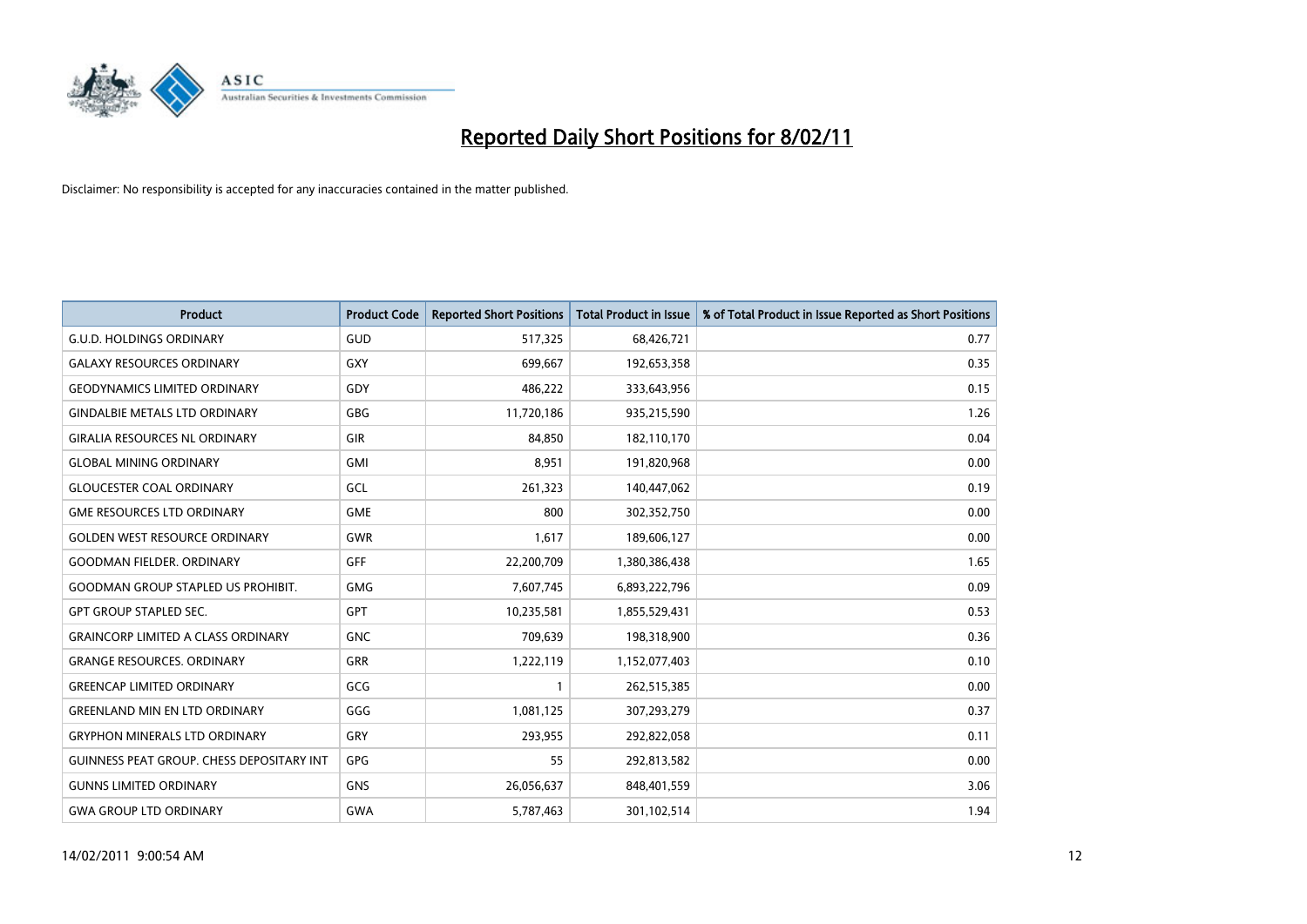

| <b>Product</b>                        | <b>Product Code</b> | <b>Reported Short Positions</b> | Total Product in Issue | % of Total Product in Issue Reported as Short Positions |
|---------------------------------------|---------------------|---------------------------------|------------------------|---------------------------------------------------------|
| <b>HARVEY NORMAN ORDINARY</b>         | <b>HVN</b>          | 37,528,802                      | 1,062,316,784          | 3.52                                                    |
| HASTIE GROUP LIMITED ORDINARY         | <b>HST</b>          | 2,043,129                       | 239,781,419            | 0.85                                                    |
| HASTINGS DIVERSIFIED STAPLED SECURITY | <b>HDF</b>          | 531,232                         | 520,447,040            | 0.09                                                    |
| HEARTWARE INT INC CDI 35:1            | <b>HIN</b>          | 272,008                         | 66,059,280             | 0.41                                                    |
| <b>HENDERSON GROUP CDI 1:1</b>        | <b>HGG</b>          | 5,489,176                       | 554,072,125            | 0.99                                                    |
| HFA HOLDINGS LIMITED ORDINARY         | <b>HFA</b>          | 2,006,389                       | 469,330,170            | 0.42                                                    |
| <b>HIGHLANDS PACIFIC ORDINARY</b>     | <b>HIG</b>          | 2,382,804                       | 686,082,148            | 0.35                                                    |
| HILLCREST LITIGAT, ORDINARY           | <b>HLS</b>          | 1,600,000                       | 76,488,557             | 2.09                                                    |
| HILLGROVE RES LTD ORDINARY            | <b>HGO</b>          | 201,385                         | 793,698,575            | 0.03                                                    |
| HILLS HOLDINGS LTD ORDINARY           | <b>HIL</b>          | 1,978,698                       | 248,676,841            | 0.79                                                    |
| HORIZON OIL LIMITED ORDINARY          | <b>HZN</b>          | 2,993,573                       | 1,130,311,515          | 0.25                                                    |
| HUNNU COAL LIMITED ORDINARY           | <b>HUN</b>          | 1,150,000                       | 182,565,002            | 0.63                                                    |
| <b>ICON ENERGY LIMITED ORDINARY</b>   | <b>ICN</b>          | 303,636                         | 469,301,394            | 0.06                                                    |
| <b>IINET LIMITED ORDINARY</b>         | <b>IIN</b>          | 1,040,296                       | 152,160,119            | 0.68                                                    |
| <b>ILUKA RESOURCES ORDINARY</b>       | ILU                 | 4,004,516                       | 418,700,517            | 0.96                                                    |
| IMF (AUSTRALIA) LTD ORDINARY          | <b>IMF</b>          | 376,671                         | 122,496,819            | 0.31                                                    |
| <b>IMPERIAL CORP LTD ORDINARY</b>     | <b>IMP</b>          | 109,101                         | 162,289,921            | 0.07                                                    |
| IMX RESOURCES LTD ORDINARY            | <b>IXR</b>          | 20,000                          | 262,612,803            | 0.01                                                    |
| <b>INCITEC PIVOT ORDINARY</b>         | <b>IPL</b>          | 7,305,193                       | 1,628,730,107          | 0.45                                                    |
| <b>INDAGO RESOURCES LTD ORDINARY</b>  | <b>IDG</b>          | 8,179                           | 7,398,655              | 0.11                                                    |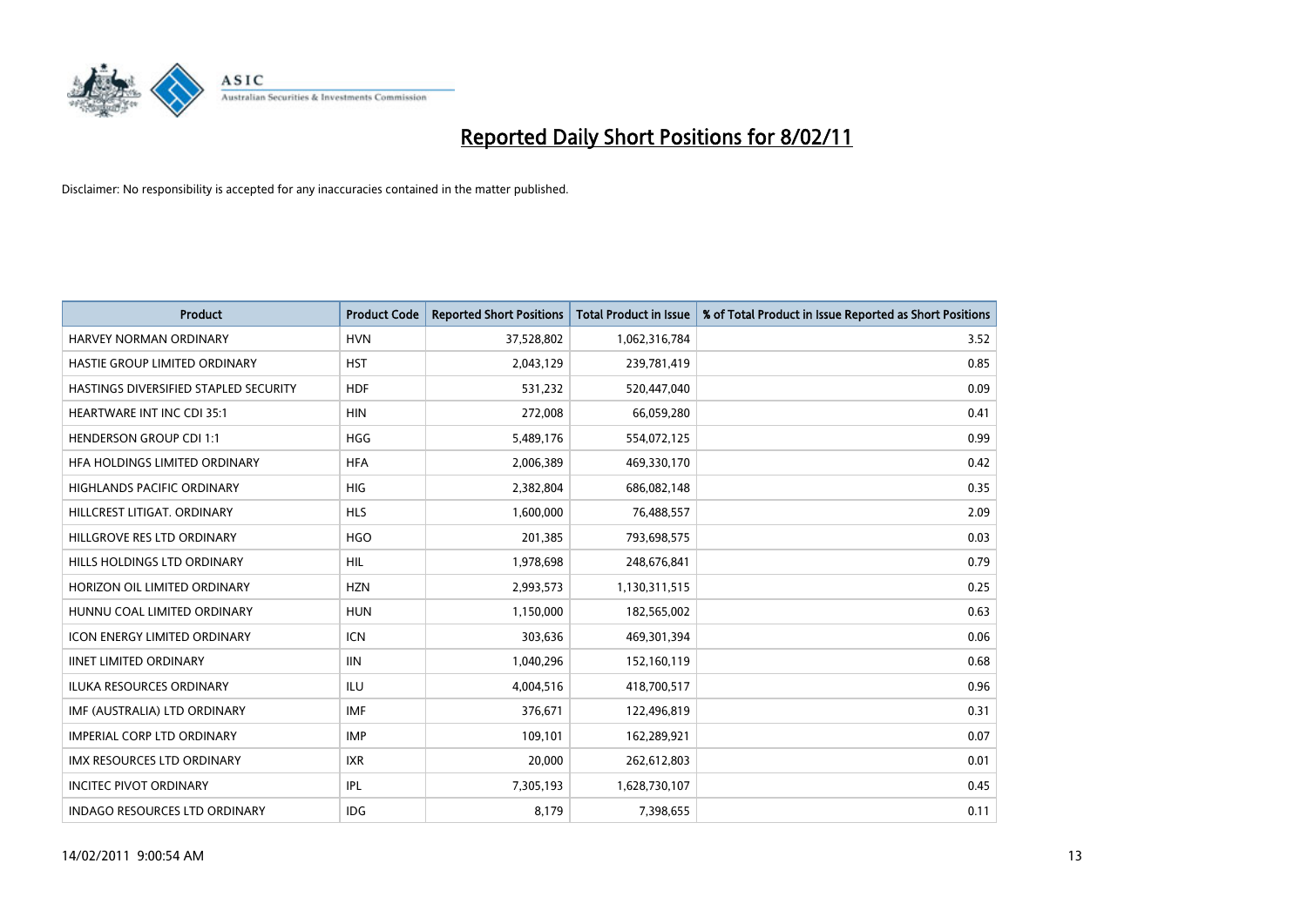

| <b>Product</b>                            | <b>Product Code</b> | <b>Reported Short Positions</b> | Total Product in Issue | % of Total Product in Issue Reported as Short Positions |
|-------------------------------------------|---------------------|---------------------------------|------------------------|---------------------------------------------------------|
| <b>INDEPENDENCE GROUP ORDINARY</b>        | <b>IGO</b>          | 1,734,736                       | 138,777,305            | 1.25                                                    |
| INDOPHIL RESOURCES ORDINARY               | <b>IRN</b>          | 342,263                         | 471,445,763            | 0.07                                                    |
| <b>INDUSTREA LIMITED ORDINARY</b>         | IDL                 | 1,146,791                       | 363,878,295            | 0.31                                                    |
| INFIGEN ENERGY STAPLED SECURITIES         | <b>IFN</b>          | 7,218,215                       | 761,222,569            | 0.95                                                    |
| ING INDUSTRIAL FUND UNITS                 | <b>IIF</b>          | 1,862,950                       | 2,592,249,647          | 0.07                                                    |
| ING OFFICE FUND STAPLED SECURITIES        | <b>IOF</b>          | 15,138,271                      | 2,729,071,212          | 0.55                                                    |
| ING RE COM GROUP STAPLED SECURITIES       | ILF.                | 9,075                           | 441,029,194            | 0.00                                                    |
| <b>INSURANCE AUSTRALIA ORDINARY</b>       | IAG                 | 6,106,803                       | 2,079,034,021          | 0.27                                                    |
| INTEGRA MINING LTD. ORDINARY              | <b>IGR</b>          | 4,544,716                       | 757,942,394            | 0.59                                                    |
| <b>INTREPID MINES ORDINARY</b>            | <b>IAU</b>          | 2,676,532                       | 517,525,349            | 0.51                                                    |
| <b>INVOCARE LIMITED ORDINARY</b>          | <b>IVC</b>          | 1,139,048                       | 102,421,288            | 1.12                                                    |
| <b>ION LIMITED ORDINARY</b>               | <b>ION</b>          | 164,453                         | 256,365,105            | 0.06                                                    |
| <b>IOOF HOLDINGS LTD ORDINARY</b>         | IFL.                | 1,781,332                       | 229,794,395            | 0.77                                                    |
| <b>IRESS MARKET TECH. ORDINARY</b>        | <b>IRE</b>          | 2,123,997                       | 126,018,142            | 1.68                                                    |
| <b>IRON ORE HOLDINGS ORDINARY</b>         | <b>IOH</b>          | 185,903                         | 137,563,524            | 0.13                                                    |
| <b>ISHARES GLB CONSSTA CDI 1:1</b>        | X                   | 17,612                          | 4,750,000              | 0.37                                                    |
| ISHARES MSCI AUS 200 ISHARES MSCI AUS 200 | IOZ                 | 275                             | 2,025,000              | 0.01                                                    |
| <b>ISHARES MSCI BRIC CDI 1:1</b>          | <b>IBK</b>          | 1,313                           | 3,650,000              | 0.04                                                    |
| ISHARES MSCI EM MKTS CDI 1:1              | IEM                 | 20,940                          | 425,700,000            | 0.00                                                    |
| ISHARES S&P 500 CDI 1:1                   | <b>IVV</b>          | 75,715                          | 116,350,000            | 0.06                                                    |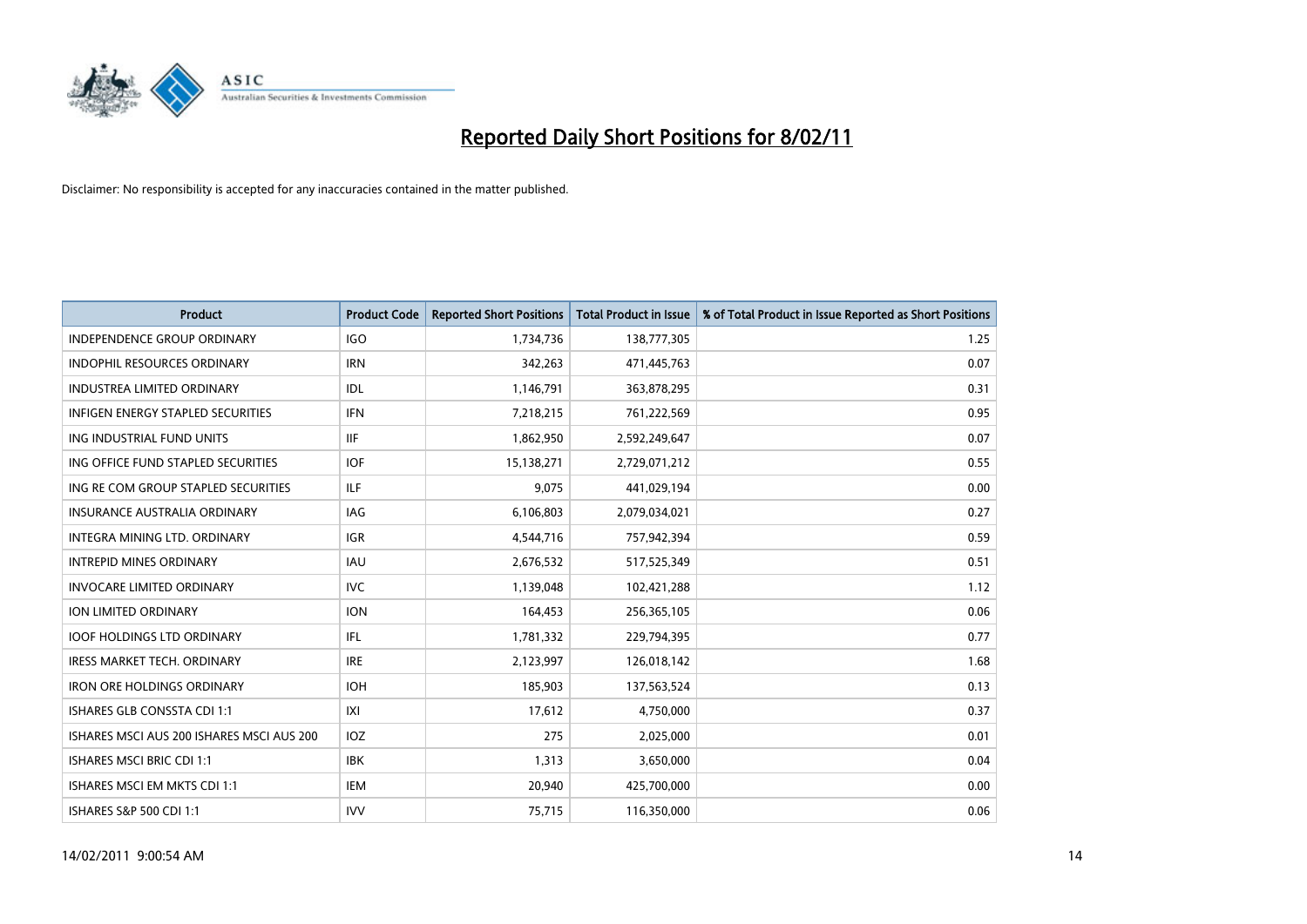

| <b>Product</b>                                  | <b>Product Code</b> | <b>Reported Short Positions</b> | Total Product in Issue | % of Total Product in Issue Reported as Short Positions |
|-------------------------------------------------|---------------------|---------------------------------|------------------------|---------------------------------------------------------|
| ISHARES S&P HIGH DIV ISHARES S&P HIGH DIV       | <b>IHD</b>          | 3,940                           | 1,800,000              | 0.22                                                    |
| ISHARES SMALL ORDS ISHARES SMALL ORDS           | <b>ISO</b>          | 99,988                          | 6,000,000              | 1.67                                                    |
| <b>ISOFT GROUP LIMITED ORDINARY</b>             | <b>ISF</b>          | 5,920,433                       | 1,070,595,874          | 0.55                                                    |
| IVANHOE AUSTRALIA ORDINARY                      | <b>IVA</b>          | 219,588                         | 418,410,103            | 0.05                                                    |
| <b>JABIRU METALS LTD ORDINARY</b>               | <b>JML</b>          | 85,477                          | 553,304,180            | 0.01                                                    |
| <b>IAMES HARDIE INDUST CHESS DEPOSITARY INT</b> | <b>IHX</b>          | 16,783,163                      | 436,128,074            | 3.83                                                    |
| <b>JAMESON RESOURCES ORDINARY</b>               | JAL                 | 1,600,000                       | 95,828,865             | 1.67                                                    |
| <b>IB HI-FI LIMITED ORDINARY</b>                | <b>IBH</b>          | 10,069,872                      | 109,223,945            | 9.22                                                    |
| <b>JUPITER MINES ORDINARY</b>                   | <b>IMS</b>          | 162,000                         | 1,486,456,465          | 0.01                                                    |
| <b>KAGARA LTD ORDINARY</b>                      | KZL                 | 3,791,717                       | 707,789,717            | 0.55                                                    |
| KANGAROO RES LTD ORDINARY                       | <b>KRL</b>          | 600,000                         | 1,100,576,564          | 0.05                                                    |
| KAROON GAS AUSTRALIA ORDINARY                   | <b>KAR</b>          | 891,924                         | 217,295,769            | 0.42                                                    |
| KATHMANDU HOLD LTD ORDINARY                     | <b>KMD</b>          | 658.096                         | 200,000,000            | 0.33                                                    |
| <b>KEYBRIDGE CAPITAL ORDINARY</b>               | <b>KBC</b>          | 5,999                           | 172,070,564            | 0.00                                                    |
| KIMBERLEY METALS LTD ORDINARY                   | KBL                 | 2,609                           | 161,356,672            | 0.00                                                    |
| KINGSGATE CONSOLID. ORDINARY                    | <b>KCN</b>          | 1,422,672                       | 102,455,765            | 1.41                                                    |
| KINGSROSE MINING LTD ORDINARY                   | <b>KRM</b>          | 182,900                         | 253,997,488            | 0.07                                                    |
| LEIGHTON HOLDINGS ORDINARY                      | LEI                 | 7,509,514                       | 302,244,299            | 2.49                                                    |
| LEND LEASE GROUP UNIT/ORD STAPLED               | LLC                 | 878,951                         | 565,558,754            | 0.15                                                    |
| LINC ENERGY LTD ORDINARY                        | <b>LNC</b>          | 5,614,281                       | 502,519,400            | 1.12                                                    |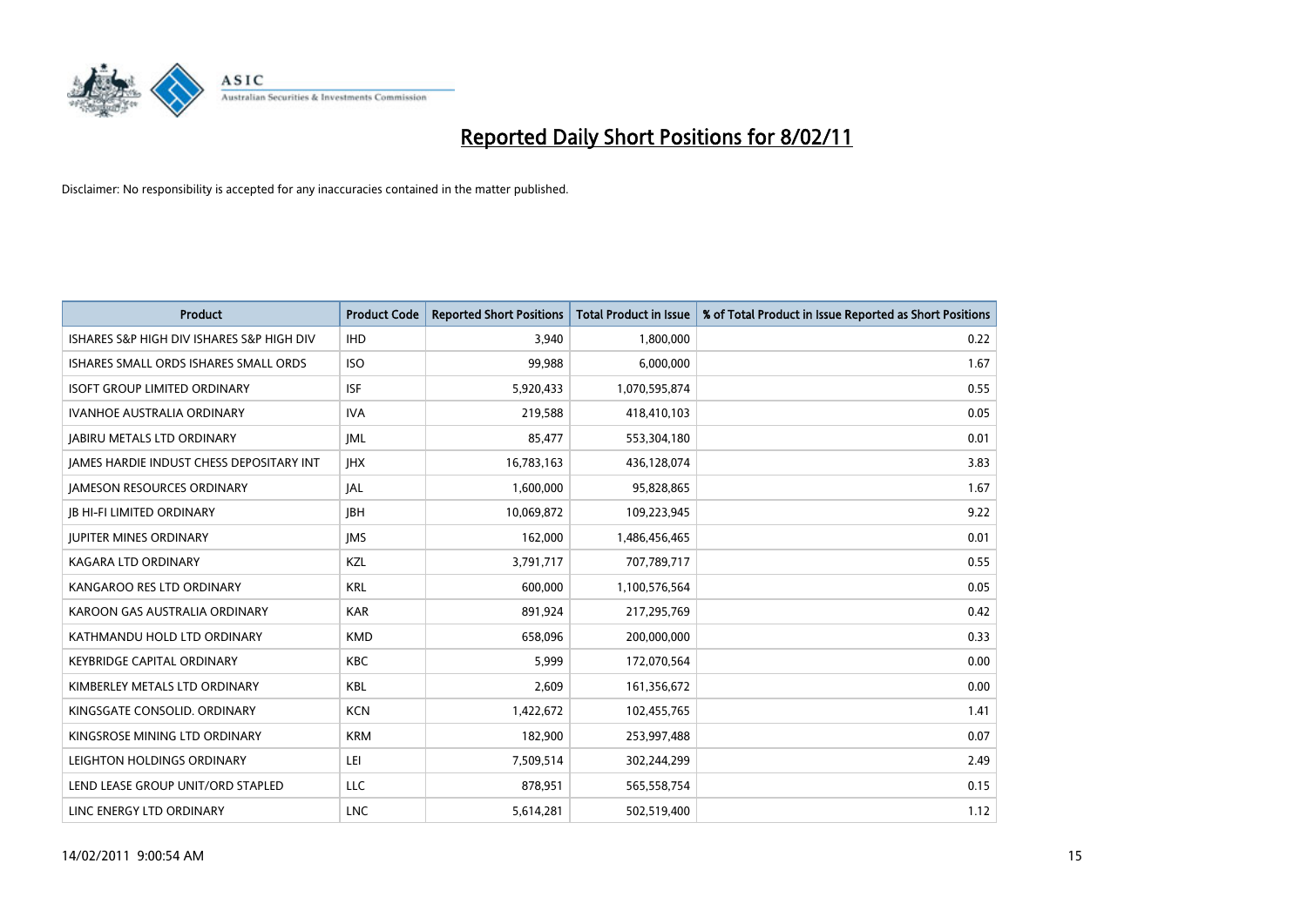

| <b>Product</b>                        | <b>Product Code</b> | <b>Reported Short Positions</b> | Total Product in Issue | % of Total Product in Issue Reported as Short Positions |
|---------------------------------------|---------------------|---------------------------------|------------------------|---------------------------------------------------------|
| LIQUEFIED NATURAL ORDINARY            | <b>LNG</b>          | 7,100                           | 213,339,015            | 0.00                                                    |
| LYNAS CORPORATION ORDINARY            | <b>LYC</b>          | 58,578,977                      | 1,662,499,093          | 3.50                                                    |
| M2 TELECOMMUNICATION ORDINARY         | <b>MTU</b>          | 1,430                           | 122,855,336            | 0.00                                                    |
| MACARTHUR COAL ORDINARY               | <b>MCC</b>          | 1,428,861                       | 299,476,903            | 0.48                                                    |
| <b>MACMAHON HOLDINGS ORDINARY</b>     | <b>MAH</b>          | 7,360,582                       | 733,711,705            | 0.99                                                    |
| MACQ ATLAS ROADS GRP ORDINARY STAPLED | <b>MQA</b>          | 3,811,870                       | 452,345,907            | 0.82                                                    |
| MACQUARIE GROUP LTD ORDINARY          | MQG                 | 4,298,372                       | 346,801,376            | 1.22                                                    |
| MAGMA METALS LTD. ORDINARY            | <b>MMW</b>          | 26,000                          | 195,605,923            | 0.01                                                    |
| MANTRA RESOURCES ORDINARY             | <b>MRU</b>          | 25,609                          | 133,329,188            | 0.02                                                    |
| MAP GROUP STAPLED US PROHIBIT.        | <b>MAP</b>          | 2,170,707                       | 1,861,210,782          | 0.11                                                    |
| <b>MATRIX C &amp; E LTD ORDINARY</b>  | <b>MCE</b>          | 42,357                          | 72,964,098             | 0.05                                                    |
| MCMILLAN SHAKESPEARE ORDINARY         | <b>MMS</b>          | 78,569                          | 67,968,560             | 0.11                                                    |
| <b>MCPHERSON'S LTD ORDINARY</b>       | <b>MCP</b>          | 32,287                          | 71,651,758             | 0.04                                                    |
| MEDUSA MINING LTD ORDINARY            | <b>MML</b>          | 1,747,354                       | 188,233,911            | 0.92                                                    |
| MELBOURNE IT LIMITED ORDINARY         | <b>MLB</b>          | 145,128                         | 80,031,955             | 0.18                                                    |
| MEO AUSTRALIA LTD ORDINARY            | <b>MEO</b>          | 688,692                         | 539,913,260            | 0.12                                                    |
| <b>MERMAID MARINE ORDINARY</b>        | <b>MRM</b>          | 559,904                         | 213,669,828            | 0.27                                                    |
| MESOBLAST LIMITED ORDINARY            | <b>MSB</b>          | 308,605                         | 252,645,506            | 0.11                                                    |
| METALS X LIMITED ORDINARY             | <b>MLX</b>          | 326,940                         | 1,365,661,782          | 0.03                                                    |
| METCASH LIMITED ORDINARY              | <b>MTS</b>          | 23,438,949                      | 768,804,339            | 3.05                                                    |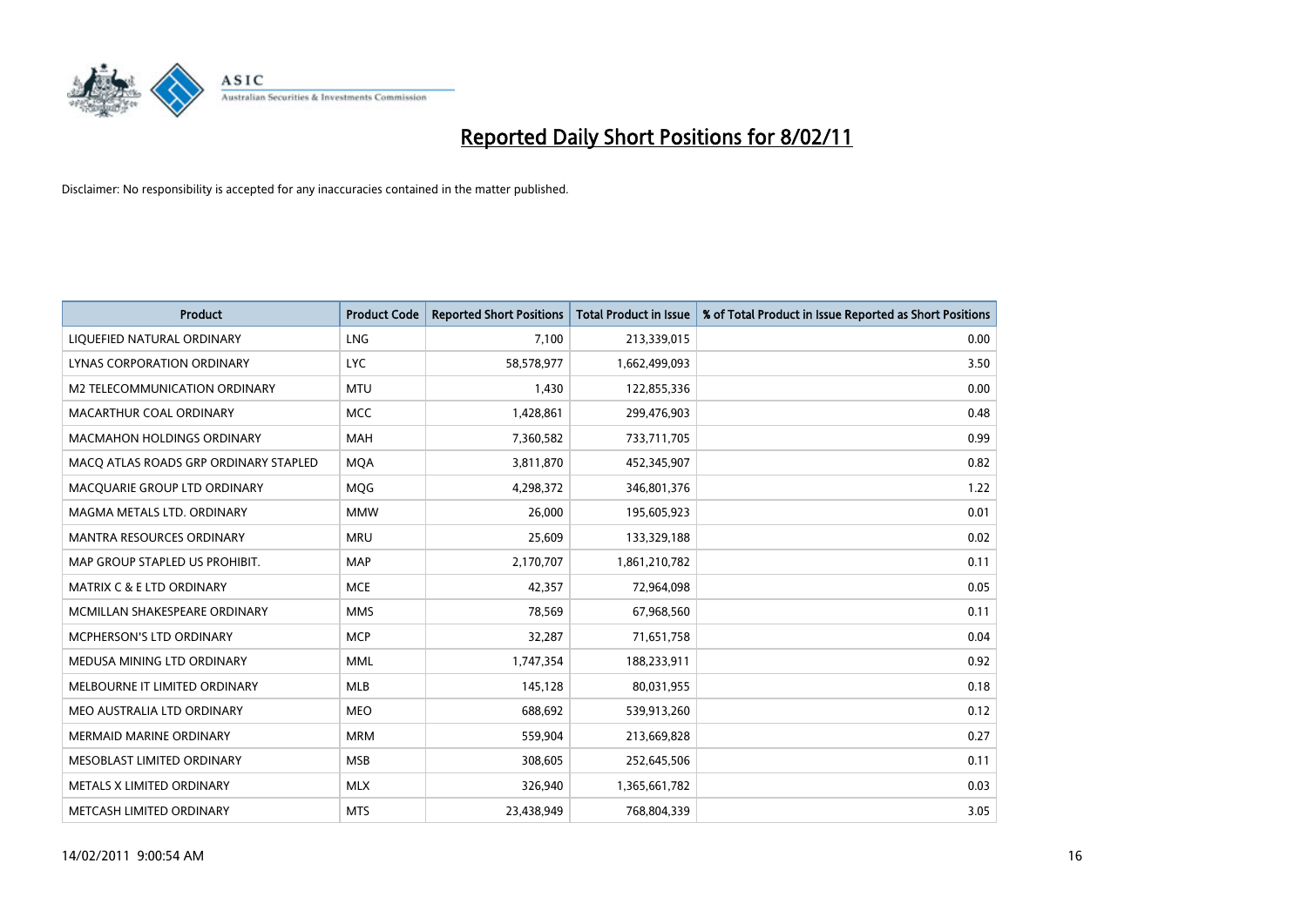

| <b>Product</b>                          | <b>Product Code</b> | <b>Reported Short Positions</b> | <b>Total Product in Issue</b> | % of Total Product in Issue Reported as Short Positions |
|-----------------------------------------|---------------------|---------------------------------|-------------------------------|---------------------------------------------------------|
| METGASCO LIMITED ORDINARY               | <b>MEL</b>          | 249,447                         | 252,460,972                   | 0.10                                                    |
| MICLYN EXP OFFSHR ORDINARY              | <b>MIO</b>          | 91,729                          | 271,700,000                   | 0.03                                                    |
| MINARA RESOURCES ORDINARY               | <b>MRE</b>          | 8,958,355                       | 1,167,783,517                 | 0.75                                                    |
| MINCOR RESOURCES NL ORDINARY            | <b>MCR</b>          | 956,491                         | 200,608,804                   | 0.48                                                    |
| MINEMAKERS LIMITED ORDINARY             | <b>MAK</b>          | 158,146                         | 227,003,950                   | 0.07                                                    |
| MINERAL DEPOSITS ORDINARY               | <b>MDL</b>          | 251,143                         | 60,768,582                    | 0.42                                                    |
| MINERAL RESOURCES, ORDINARY             | <b>MIN</b>          | 217,637                         | 168,812,735                   | 0.13                                                    |
| MIRABELA NICKEL LTD ORDINARY            | <b>MBN</b>          | 9,318,566                       | 491,561,237                   | 1.87                                                    |
| MIRVAC GROUP STAPLED SECURITIES         | <b>MGR</b>          | 10,201,949                      | 3,415,819,357                 | 0.28                                                    |
| MOLOPO ENERGY LTD ORDINARY              | <b>MPO</b>          | 1,834,124                       | 250,972,584                   | 0.74                                                    |
| MOLY MINES LIMITED ORDINARY             | <b>MOL</b>          | 82,000                          | 365,893,989                   | 0.02                                                    |
| <b>MONADELPHOUS GROUP ORDINARY</b>      | <b>MND</b>          | 574,430                         | 87,576,827                    | 0.64                                                    |
| MORNING STAR GOLD NL ORDINARY           | <b>MCO</b>          | 1,896                           | 284,318,462                   | 0.00                                                    |
| <b>MOUNT GIBSON IRON ORDINARY</b>       | <b>MGX</b>          | 4,482,269                       | 1,082,570,693                 | 0.41                                                    |
| MULTIPLEX SITES SITES                   | <b>MXUPA</b>        | 47                              | 4,500,000                     | 0.00                                                    |
| MURCHISON METALS LTD ORDINARY           | <b>MMX</b>          | 13,553,796                      | 435,884,268                   | 3.10                                                    |
| <b>MYER HOLDINGS LTD ORDINARY</b>       | <b>MYR</b>          | 16,041,129                      | 582,297,884                   | 2.73                                                    |
| <b>MYSTATE LIMITED ORDINARY</b>         | <b>MYS</b>          | 1,400                           | 67,439,158                    | 0.00                                                    |
| NAMOI COTTON CO-OP CO-OPERATIVE CAP.UNT | <b>NAM</b>          | 205,227                         | 96,978,836                    | 0.21                                                    |
| NATIONAL AUST. BANK ORDINARY            | <b>NAB</b>          | 10.453.710                      | 2,169,575,514                 | 0.46                                                    |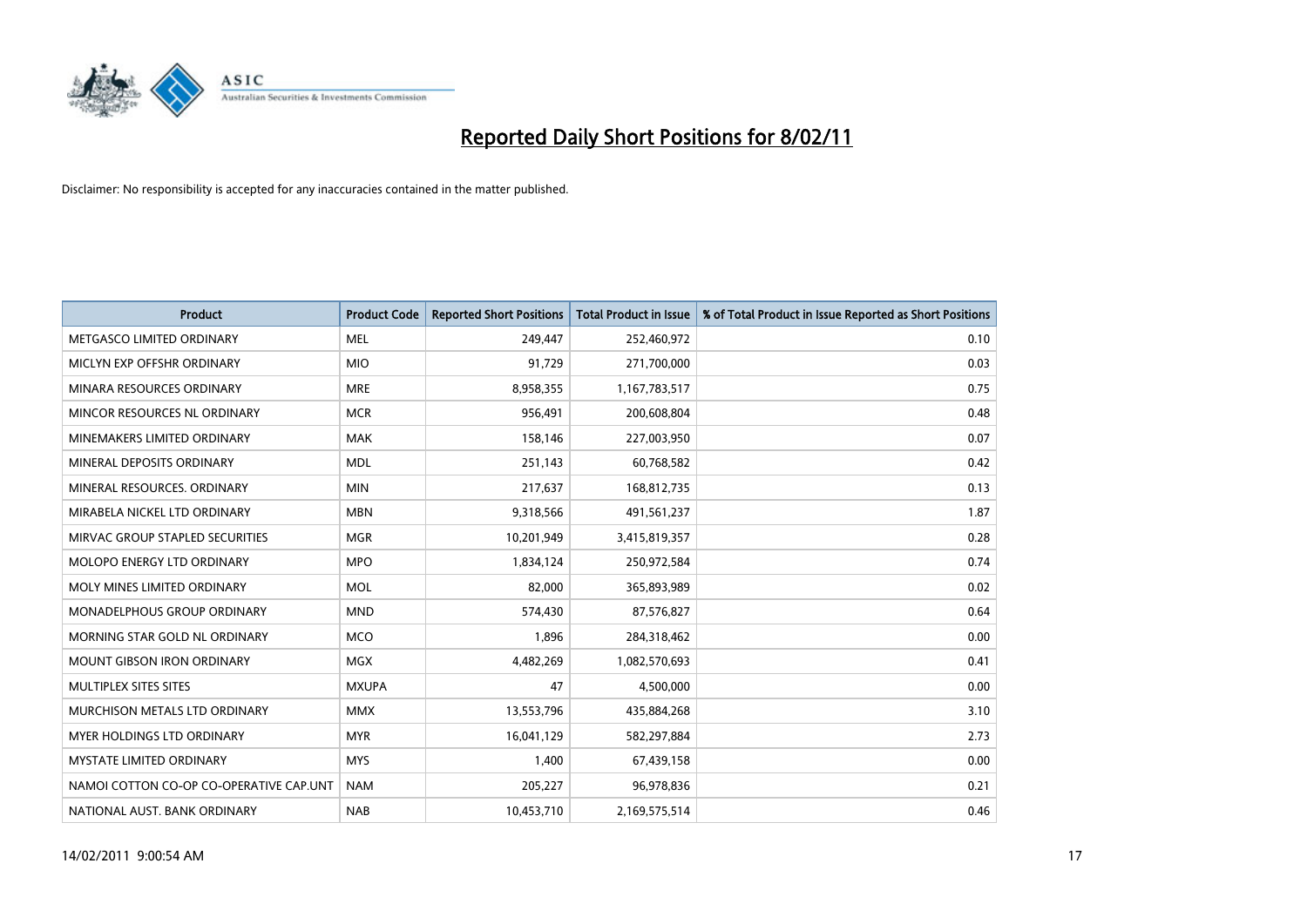

| <b>Product</b>                | <b>Product Code</b> | <b>Reported Short Positions</b> | <b>Total Product in Issue</b> | % of Total Product in Issue Reported as Short Positions |
|-------------------------------|---------------------|---------------------------------|-------------------------------|---------------------------------------------------------|
| NATURAL FUEL LIMITED ORDINARY | <b>NFL</b>          |                                 | 721,912                       | 0.00                                                    |
| NAVITAS LIMITED ORDINARY      | <b>NVT</b>          | 1,076,410                       | 369,358,564                   | 0.28                                                    |
| NEPTUNE MARINE ORDINARY       | <b>NMS</b>          | 1,937,149                       | 442,352,382                   | 0.43                                                    |
| NEW GUINEA ENERGY ORDINARY    | <b>NGE</b>          | 80,721                          | 846,541,193                   | 0.01                                                    |
| NEW HOPE CORPORATION ORDINARY | <b>NHC</b>          | 731,187                         | 830,230,549                   | 0.09                                                    |
| NEWCREST MINING ORDINARY      | <b>NCM</b>          | 2,471,716                       | 765,173,287                   | 0.30                                                    |
| NEWS CORP A NON-VOTING CDI    | <b>NWSLV</b>        | 131,418                         | 1,828,219,749                 | 0.01                                                    |
| NEWS CORP B VOTING CDI        | <b>NWS</b>          | 7,836,212                       | 798,520,953                   | 0.99                                                    |
| NEXBIS LIMITED ORDINARY       | <b>NBS</b>          | 63,733                          | 798,356,704                   | 0.01                                                    |
| NEXUS ENERGY LIMITED ORDINARY | <b>NXS</b>          | 7,003,646                       | 1,020,257,304                 | 0.69                                                    |
| NIB HOLDINGS LIMITED ORDINARY | <b>NHF</b>          | 4,911                           | 466,765,752                   | 0.00                                                    |
| NICK SCALI LIMITED ORDINARY   | <b>NCK</b>          | 35,846                          | 81,000,000                    | 0.04                                                    |
| NIDO PETROLEUM ORDINARY       | <b>NDO</b>          | 1,534,695                       | 1,353,627,921                 | 0.11                                                    |
| NKWE PLATINUM 10C US COMMON   | <b>NKP</b>          | 240,577                         | 559,651,184                   | 0.05                                                    |
| NOBLE MINERAL RES ORDINARY    | <b>NMG</b>          | 715,707                         | 380,608,741                   | 0.18                                                    |
| NORTHERN CREST ORDINARY       | <b>NOC</b>          | 24,345                          | 116,074,781                   | 0.02                                                    |
| NORTHERN IRON LTD ORDINARY    | <b>NFE</b>          | 1,248,422                       | 336,084,863                   | 0.37                                                    |
| NORTHERN MIN LTD ORDINARY     | <b>NTU</b>          | 199,890                         | 162,465,212                   | 0.12                                                    |
| NRW HOLDINGS LIMITED ORDINARY | <b>NWH</b>          | 365,543                         | 251,223,000                   | 0.13                                                    |
| NUFARM LIMITED ORDINARY       | <b>NUF</b>          | 6,856,710                       | 261,833,005                   | 2.60                                                    |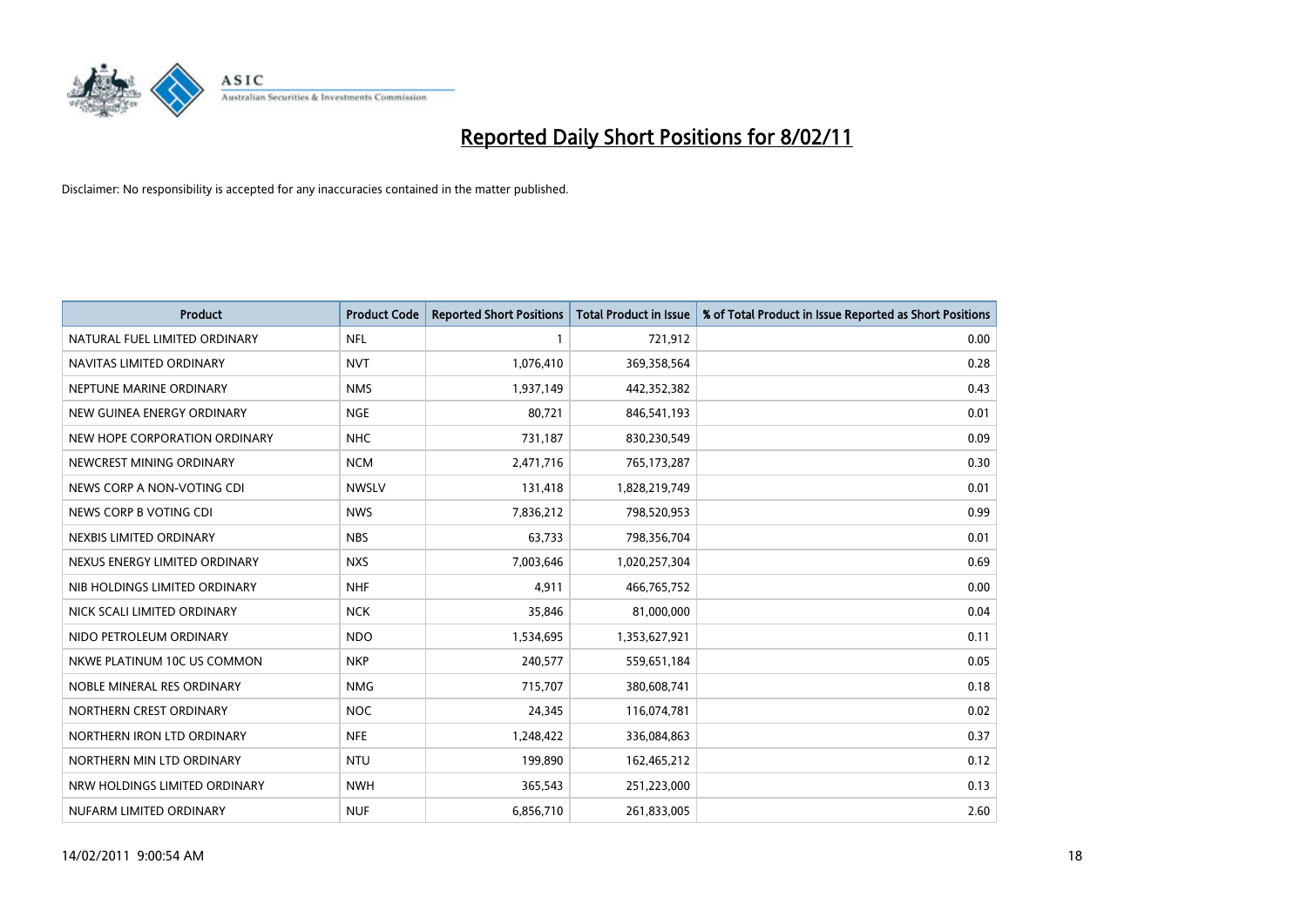

| <b>Product</b>                        | <b>Product Code</b> | <b>Reported Short Positions</b> | <b>Total Product in Issue</b> | % of Total Product in Issue Reported as Short Positions |
|---------------------------------------|---------------------|---------------------------------|-------------------------------|---------------------------------------------------------|
| NUPLEX INDUSTRIES ORDINARY            | <b>NPX</b>          | 95,106                          | 195,060,783                   | 0.05                                                    |
| OAKTON LIMITED ORDINARY               | <b>OKN</b>          | 887,029                         | 93,674,235                    | 0.93                                                    |
| OCEANAGOLD CORP. CHESS DEPOSITARY INT | OGC                 | 1,281,866                       | 262,062,610                   | 0.49                                                    |
| OCEANIA CAPITAL LTD ORDINARY          | <b>OCP</b>          | 2,500                           | 91,921,295                    | 0.00                                                    |
| OIL SEARCH LTD ORDINARY               | OSH                 | 7,483,323                       | 1,312,888,303                 | 0.56                                                    |
| OM HOLDINGS LIMITED ORDINARY          | OMH                 | 4,133,236                       | 503,085,150                   | 0.81                                                    |
| <b>ONESTEEL LIMITED ORDINARY</b>      | OST                 | 13,239,445                      | 1,334,723,421                 | 0.99                                                    |
| ORCHID CAPITAL ORDINARY               | <b>ORC</b>          | 116,666                         | 180,643,756                   | 0.06                                                    |
| ORICA LIMITED ORDINARY                | ORI                 | 1,358,655                       | 363,223,767                   | 0.34                                                    |
| ORIGIN ENERGY ORDINARY                | <b>ORG</b>          | 4,052,068                       | 884,833,512                   | 0.42                                                    |
| OROCOBRE LIMITED ORDINARY             | <b>ORE</b>          | 32,132                          | 91,181,996                    | 0.03                                                    |
| OROTONGROUP LIMITED ORDINARY          | <b>ORL</b>          | 6,482                           | 40,880,902                    | 0.02                                                    |
| OTTO ENERGY LIMITED ORDINARY          | OEL                 | 114,204                         | 1,134,540,071                 | 0.01                                                    |
| OZ MINERALS ORDINARY                  | OZL                 | 23,547,485                      | 3,238,546,504                 | 0.69                                                    |
| <b>PACIFIC BRANDS ORDINARY</b>        | <b>PBG</b>          | 8,057,294                       | 931,386,248                   | 0.87                                                    |
| PALADIN ENERGY LTD ORDINARY           | <b>PDN</b>          | 21,574,936                      | 725,358,046                   | 2.98                                                    |
| PAN PACIFIC PETROL. ORDINARY          | PPP                 | 242,029                         | 588,612,110                   | 0.04                                                    |
| PANAUST LIMITED ORDINARY              | <b>PNA</b>          | 10,064,455                      | 2,958,612,502                 | 0.35                                                    |
| PANORAMIC RESOURCES ORDINARY          | PAN                 | 1,277,268                       | 206,500,342                   | 0.61                                                    |
| PAPERLINX LIMITED ORDINARY            | <b>PPX</b>          | 23,411,953                      | 603,580,761                   | 3.88                                                    |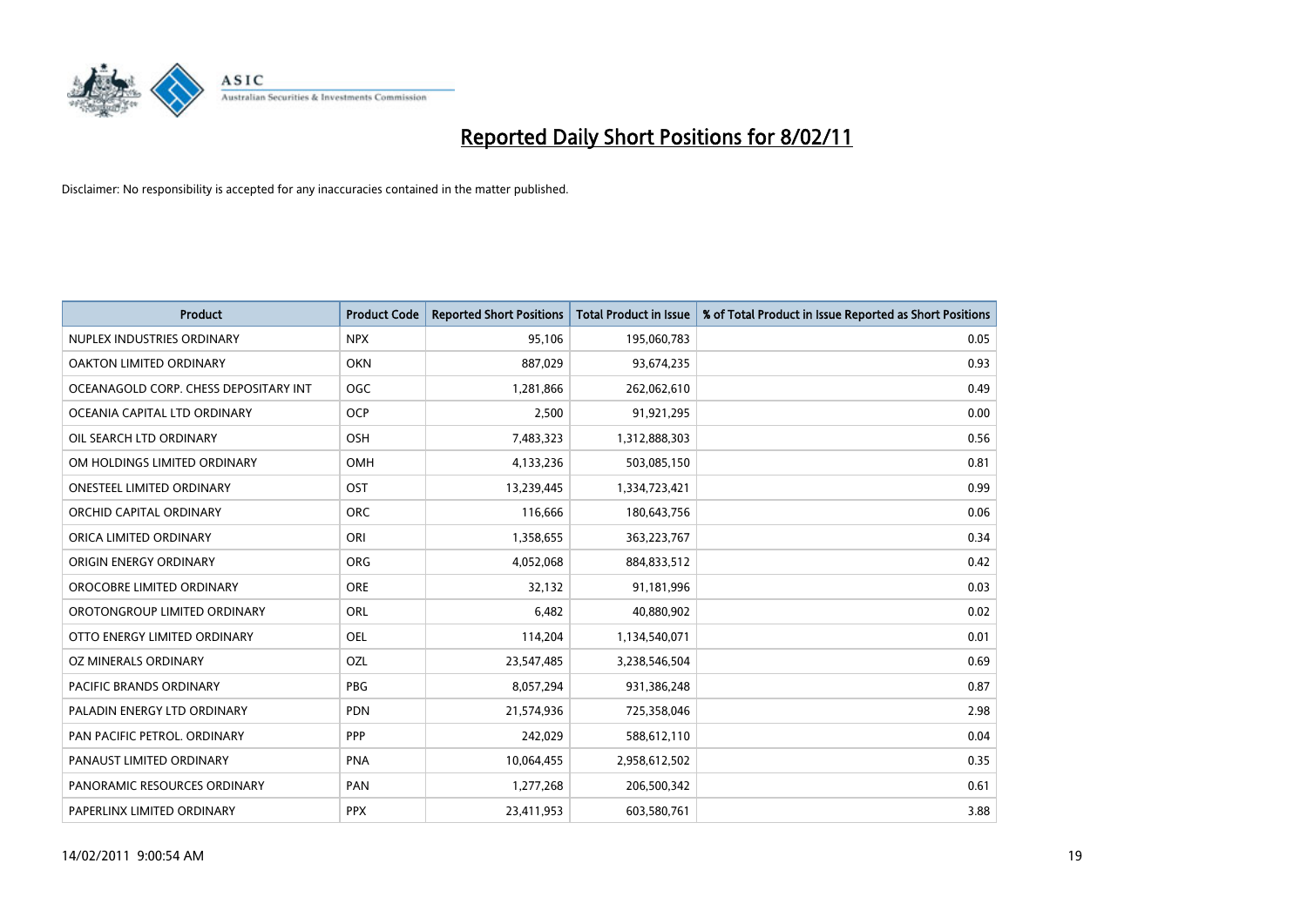

| <b>Product</b>                       | <b>Product Code</b> | <b>Reported Short Positions</b> | <b>Total Product in Issue</b> | % of Total Product in Issue Reported as Short Positions |
|--------------------------------------|---------------------|---------------------------------|-------------------------------|---------------------------------------------------------|
| PATTIES FOODS LTD ORDINARY           | PFL                 |                                 | 138,908,853                   | 0.00                                                    |
| PEET LIMITED ORDINARY                | <b>PPC</b>          | 99,093                          | 302,965,804                   | 0.03                                                    |
| PENINSULA ENERGY LTD ORDINARY        | <b>PEN</b>          | 711,810                         | 1,943,398,307                 | 0.04                                                    |
| PERILYA LIMITED ORDINARY             | <b>PEM</b>          | 1,007,698                       | 526,075,563                   | 0.19                                                    |
| PERPETUAL LIMITED ORDINARY           | <b>PPT</b>          | 2,396,367                       | 44,140,166                    | 5.44                                                    |
| PERSEUS MINING LTD ORDINARY          | PRU                 | 2,263,192                       | 422,837,088                   | 0.53                                                    |
| PETSEC ENERGY ORDINARY               | PSA                 | 223,332                         | 231,283,622                   | 0.10                                                    |
| PHARMAXIS LTD ORDINARY               | <b>PXS</b>          | 1,133,542                       | 228,127,809                   | 0.49                                                    |
| PHOTON GROUP LTD ORDINARY            | PGA                 | 250,510                         | 1,540,543,357                 | 0.02                                                    |
| PIKE RIVER COAL ORDINARY             | <b>PRC</b>          | 257,595                         | 405,513,933                   | 0.06                                                    |
| PLATINUM ASSET ORDINARY              | <b>PTM</b>          | 5,937,619                       | 561,347,878                   | 1.04                                                    |
| PLATINUM AUSTRALIA ORDINARY          | <b>PLA</b>          | 5,671,725                       | 392,430,039                   | 1.46                                                    |
| PLATINUM CAPITAL LTD ORDINARY        | <b>PMC</b>          |                                 | 163,732,888                   | 0.00                                                    |
| PMP LIMITED ORDINARY                 | <b>PMP</b>          | 303,346                         | 335,338,483                   | 0.08                                                    |
| PORT BOUVARD LIMITED ORDINARY        | PBD                 | 6,754                           | 593,868,295                   | 0.00                                                    |
| PREMIER INVESTMENTS ORDINARY         | <b>PMV</b>          | 235,343                         | 155,030,045                   | 0.14                                                    |
| PRIMARY HEALTH CARE ORDINARY         | <b>PRY</b>          | 10,564,077                      | 496,073,188                   | 2.12                                                    |
| PRIME INFR GROUP. STAPLED SECURITIES | PIH                 | 308,735                         | 351,776,795                   | 0.09                                                    |
| PRIME MEDIA GRP LTD ORDINARY         | <b>PRT</b>          | $\overline{2}$                  | 366,330,303                   | 0.00                                                    |
| PRIMEAG AUSTRALIA ORDINARY           | PAG                 | 1,157                           | 150,569,976                   | 0.00                                                    |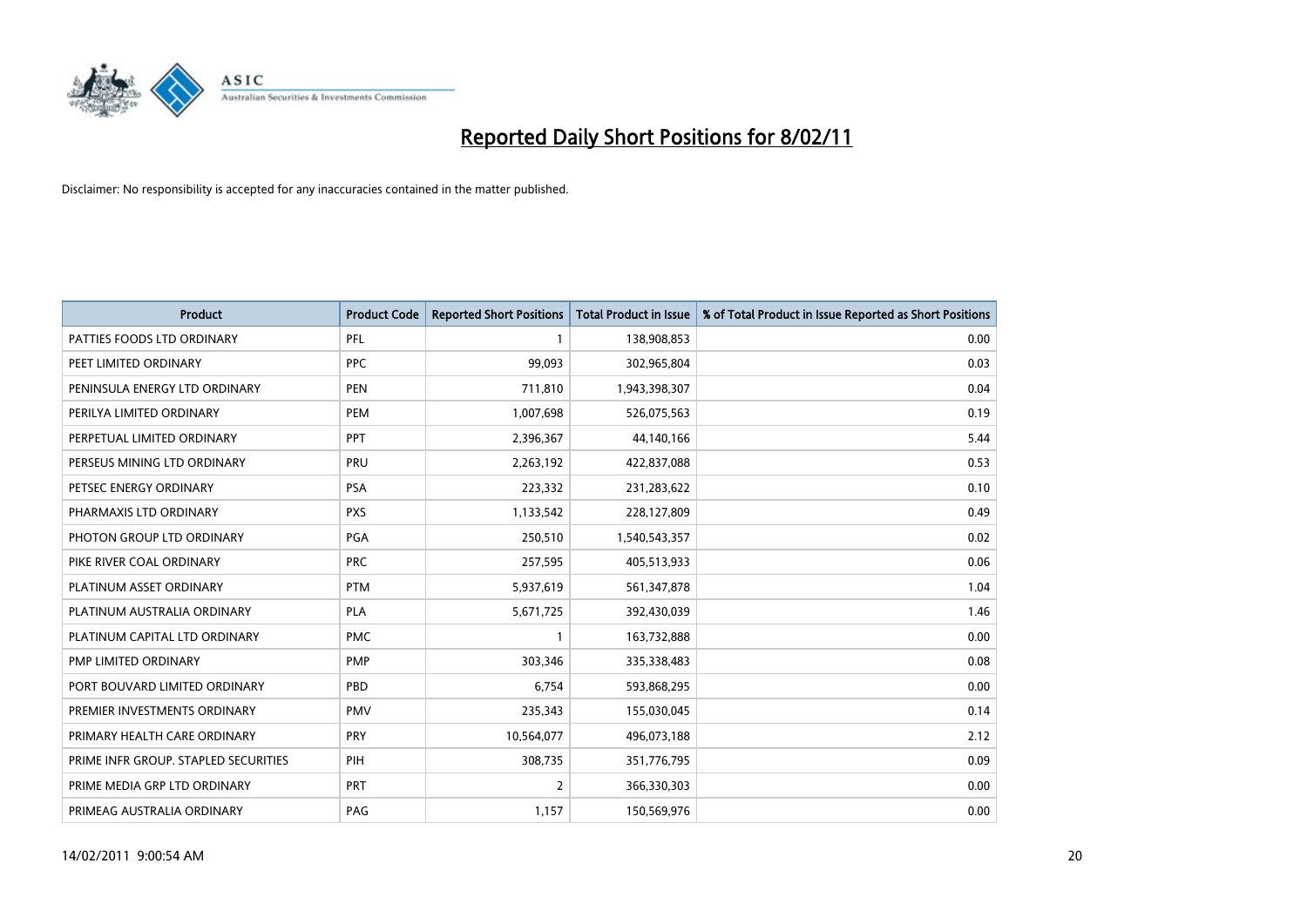

| <b>Product</b>                   | <b>Product Code</b> | <b>Reported Short Positions</b> | <b>Total Product in Issue</b> | % of Total Product in Issue Reported as Short Positions |
|----------------------------------|---------------------|---------------------------------|-------------------------------|---------------------------------------------------------|
| PROGEN PHARMACEUTIC ORDINARY     | PGL                 | 151,596                         | 24,709,097                    | 0.61                                                    |
| PROGRAMMED ORDINARY              | <b>PRG</b>          | 491,105                         | 118,169,908                   | 0.43                                                    |
| <b>PSIVIDA CORP CDI 1:1</b>      | <b>PVA</b>          | 6,878                           | 8,972,191                     | 0.08                                                    |
| <b>QANTAS AIRWAYS ORDINARY</b>   | QAN                 | 23,279,959                      | 2,265,123,620                 | 1.04                                                    |
| OBE INSURANCE GROUP ORDINARY     | <b>OBE</b>          | 24,112,297                      | 1,051,731,456                 | 2.27                                                    |
| OR NATIONAL LIMITED ORDINARY     | <b>ORN</b>          | 18,377,875                      | 2,440,000,000                 | 0.75                                                    |
| QUICKSTEP HOLDINGS ORDINARY      | OHL                 | 2.900                           | 253,562,870                   | 0.00                                                    |
| RAMELIUS RESOURCES ORDINARY      | <b>RMS</b>          | 40.098                          | 291,208,795                   | 0.01                                                    |
| RAMSAY HEALTH CARE ORDINARY      | <b>RHC</b>          | 1,557,146                       | 202,081,252                   | 0.75                                                    |
| RANGE RESOURCES LTD ORDINARY     | <b>RRS</b>          | 1,250,000                       | 1,260,169,059                 | 0.10                                                    |
| RCR TOMLINSON ORDINARY           | <b>RCR</b>          | 84,620                          | 131,892,672                   | 0.06                                                    |
| <b>REA GROUP ORDINARY</b>        | <b>REA</b>          | 15,440                          | 129,691,280                   | 0.00                                                    |
| <b>RECKON LIMITED ORDINARY</b>   | <b>RKN</b>          | 1,982                           | 133,384,060                   | 0.00                                                    |
| <b>RED FORK ENERGY ORDINARY</b>  | <b>RFE</b>          | 7,813                           | 139,535,000                   | 0.01                                                    |
| <b>REDFLEX HOLDINGS ORDINARY</b> | <b>RDF</b>          | 858                             | 110,345,599                   | 0.00                                                    |
| REED RESOURCES LTD ORDINARY      | <b>RDR</b>          | 268,205                         | 193,271,768                   | 0.14                                                    |
| <b>REGIONAL EXPRESS ORDINARY</b> | <b>REX</b>          | 2,476                           | 121,254,902                   | 0.00                                                    |
| REGIS RESOURCES ORDINARY         | <b>RRL</b>          | 2,566,248                       | 430,750,415                   | 0.60                                                    |
| RESMED INC CDI 10:1              | <b>RMD</b>          | 11,401,814                      | 1,516,163,980                 | 0.75                                                    |
| <b>RESOLUTE MINING ORDINARY</b>  | <b>RSG</b>          | 5,046,926                       | 466,525,930                   | 1.07                                                    |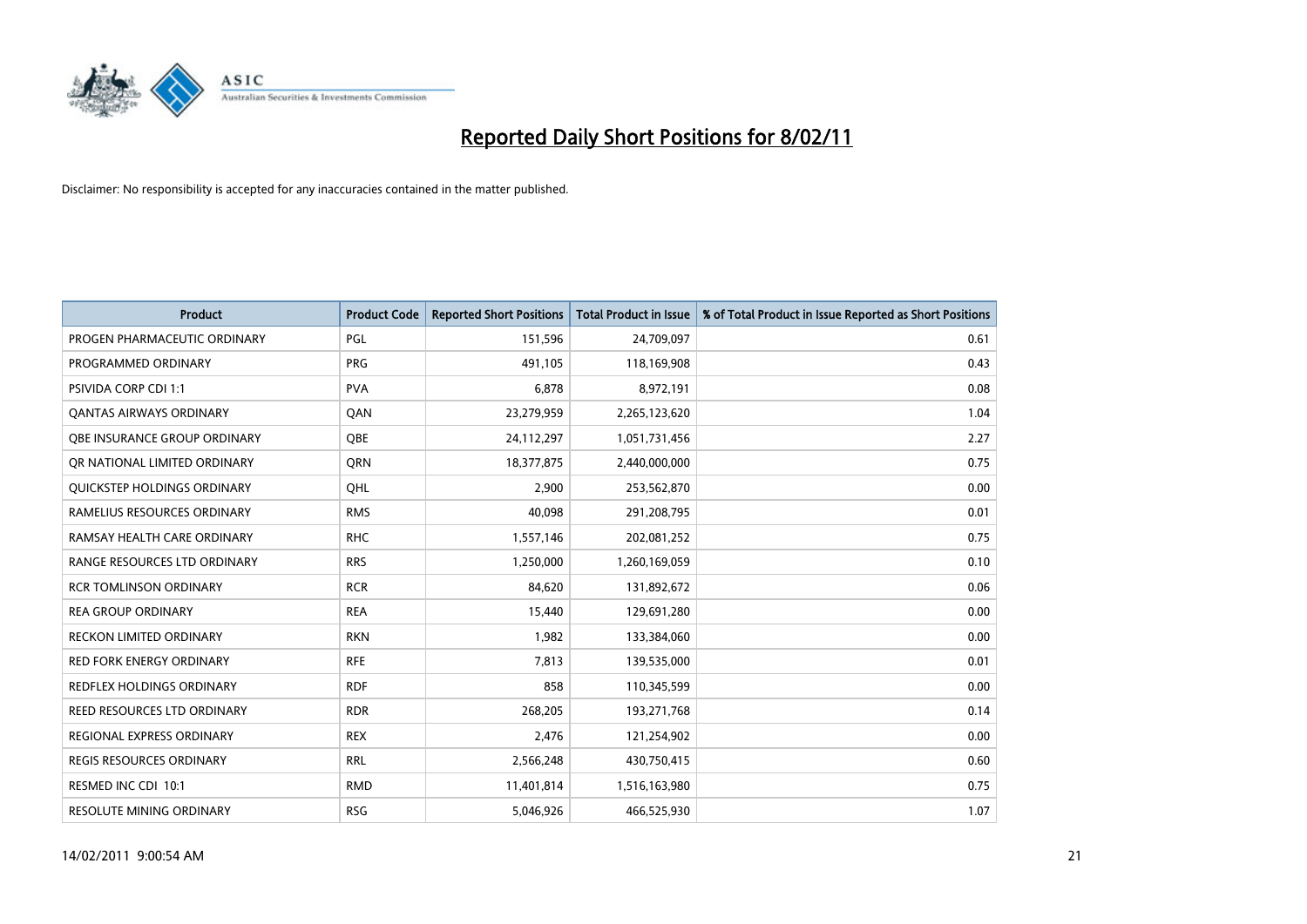

| Product                             | <b>Product Code</b> | <b>Reported Short Positions</b> | Total Product in Issue | % of Total Product in Issue Reported as Short Positions |
|-------------------------------------|---------------------|---------------------------------|------------------------|---------------------------------------------------------|
| RESOURCE AND INVEST. ORDINARY       | <b>RNI</b>          | 13,400                          | 119,779,308            | 0.01                                                    |
| <b>RESOURCE GENERATION ORDINARY</b> | <b>RES</b>          | 226,811                         | 243,900,530            | 0.09                                                    |
| RETAIL FOOD GROUP ORDINARY          | <b>RFG</b>          | 3,188                           | 107,301,926            | 0.00                                                    |
| REVERSE CORP LIMITED ORDINARY       | <b>REF</b>          | 25,141                          | 92,382,175             | 0.03                                                    |
| REX MINERALS LIMITED ORDINARY       | <b>RXM</b>          | 92,457                          | 150,317,460            | 0.07                                                    |
| <b>RHG LIMITED ORDINARY</b>         | <b>RHG</b>          | 63,738                          | 318,745,978            | 0.01                                                    |
| <b>RIDLEY CORPORATION ORDINARY</b>  | <b>RIC</b>          | 46,507                          | 307,817,071            | 0.02                                                    |
| RIO TINTO LIMITED ORDINARY          | <b>RIO</b>          | 15,710,497                      | 435,758,720            | 3.60                                                    |
| <b>RIVERCITY MOTORWAY STAPLED</b>   | <b>RCY</b>          | 132,000                         | 957,010,115            | 0.01                                                    |
| RIVERSDALE MINING ORDINARY          | <b>RIV</b>          | 1,757,359                       | 236,696,188            | 0.74                                                    |
| ROC OIL COMPANY ORDINARY            | <b>ROC</b>          | 6,911,629                       | 713,154,560            | 0.97                                                    |
| <b>RURALCO HOLDINGS ORDINARY</b>    | <b>RHL</b>          | 30,412                          | 55,019,284             | 0.06                                                    |
| SAI GLOBAL LIMITED ORDINARY         | SAI                 | 151,801                         | 197,910,346            | 0.06                                                    |
| SALMAT LIMITED ORDINARY             | <b>SLM</b>          | 102,427                         | 159,749,049            | 0.06                                                    |
| SAMSON OIL & GAS LTD ORDINARY       | SSN                 | 736,621                         | 1,677,887,894          | 0.04                                                    |
| SANDFIRE RESOURCES ORDINARY         | <b>SFR</b>          | 85,663                          | 148,309,969            | 0.06                                                    |
| <b>SANTOS LTD ORDINARY</b>          | <b>STO</b>          | 3,266,242                       | 874,204,299            | 0.35                                                    |
| SARACEN MINERAL ORDINARY            | SAR                 | 325,650                         | 492,151,415            | 0.05                                                    |
| SEDGMAN LIMITED ORDINARY            | <b>SDM</b>          | 323,708                         | 207,997,898            | 0.15                                                    |
| <b>SEEK LIMITED ORDINARY</b>        | <b>SEK</b>          | 3,183,754                       | 336,584,488            | 0.95                                                    |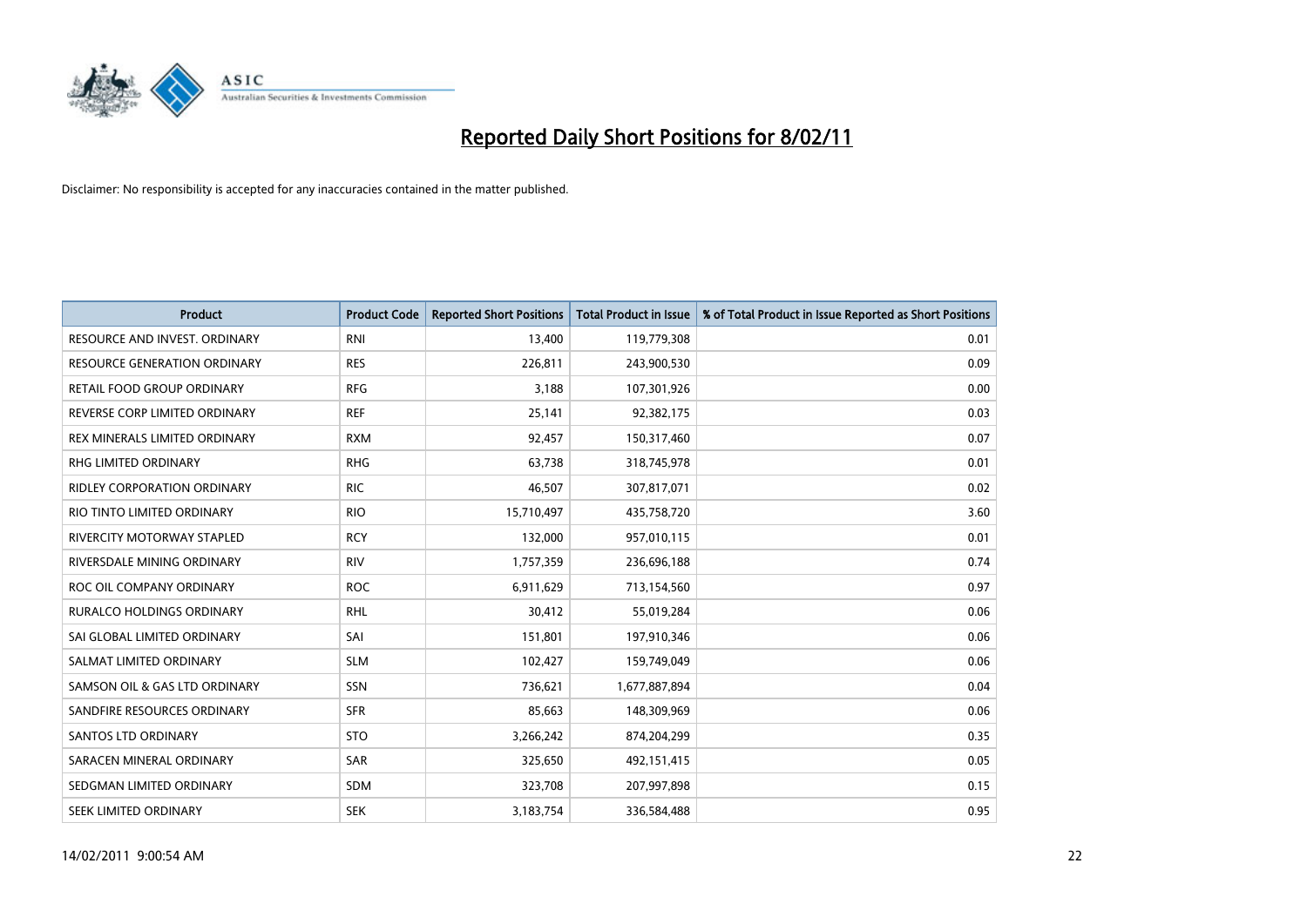

| <b>Product</b>                           | <b>Product Code</b> | <b>Reported Short Positions</b> | <b>Total Product in Issue</b> | % of Total Product in Issue Reported as Short Positions |
|------------------------------------------|---------------------|---------------------------------|-------------------------------|---------------------------------------------------------|
| SENETAS CORPORATION ORDINARY             | <b>SEN</b>          | 756,999                         | 463,105,195                   | 0.16                                                    |
| SERVCORP LIMITED ORDINARY                | SRV                 | 118,693                         | 98,440,807                    | 0.12                                                    |
| SERVICE STREAM ORDINARY                  | <b>SSM</b>          | 344,663                         | 283,418,867                   | 0.12                                                    |
| SEVEN GROUP HOLDINGS ORDINARY            | <b>SVW</b>          | 171,087                         | 305,410,281                   | 0.05                                                    |
| SIGMA PHARMACEUTICAL ORDINARY            | <b>SIP</b>          | 13,036,162                      | 1,178,626,572                 | 1.11                                                    |
| SILEX SYSTEMS ORDINARY                   | <b>SLX</b>          | 240,543                         | 166,136,391                   | 0.13                                                    |
| SILVER LAKE RESOURCE ORDINARY            | <b>SLR</b>          | 487,317                         | 178,882,838                   | 0.28                                                    |
| SIMS METAL MGMT LTD ORDINARY             | SGM                 | 3,446,019                       | 204,921,757                   | 1.65                                                    |
| SINGAPORE TELECOMM. CHESS DEPOSITARY INT | SGT                 | 4,597,969                       | 318,538,714                   | 1.44                                                    |
| SKILLED GROUP LTD ORDINARY               | <b>SKE</b>          | 450.394                         | 190,738,408                   | 0.24                                                    |
| SKY CITY ENTERTAIN, ORDINARY             | <b>SKC</b>          | 2,604,791                       | 575,114,687                   | 0.45                                                    |
| <b>SKY NETWORK ORDINARY</b>              | <b>SKT</b>          | 267,183                         | 389,139,785                   | 0.07                                                    |
| SMS MANAGEMENT, ORDINARY                 | <b>SMX</b>          | 175,659                         | 67,661,358                    | 0.27                                                    |
| <b>SOLCO LTD ORDINARY</b>                | SOO                 | 100.000                         | 199,613,638                   | 0.05                                                    |
| SONIC HEALTHCARE ORDINARY                | <b>SHL</b>          | 4,318,291                       | 388,429,875                   | 1.11                                                    |
| SOUL PATTINSON (W.H) ORDINARY            | SOL                 | 29,245                          | 238,640,580                   | 0.01                                                    |
| SP AUSNET STAPLED SECURITIES             | <b>SPN</b>          | 8,200,425                       | 2,795,115,439                 | 0.29                                                    |
| SPARK INFRASTRUCTURE STAPLED NOTE & UNIT | SKI                 | 10,383,152                      | 1,326,734,264                 | 0.78                                                    |
| SPDR 200 FUND ETF UNITS                  | <b>STW</b>          | 8                               | 58,239,159                    | 0.00                                                    |
| SPECIALTY FASHION ORDINARY               | <b>SFH</b>          | 2,680,113                       | 191,411,121                   | 1.40                                                    |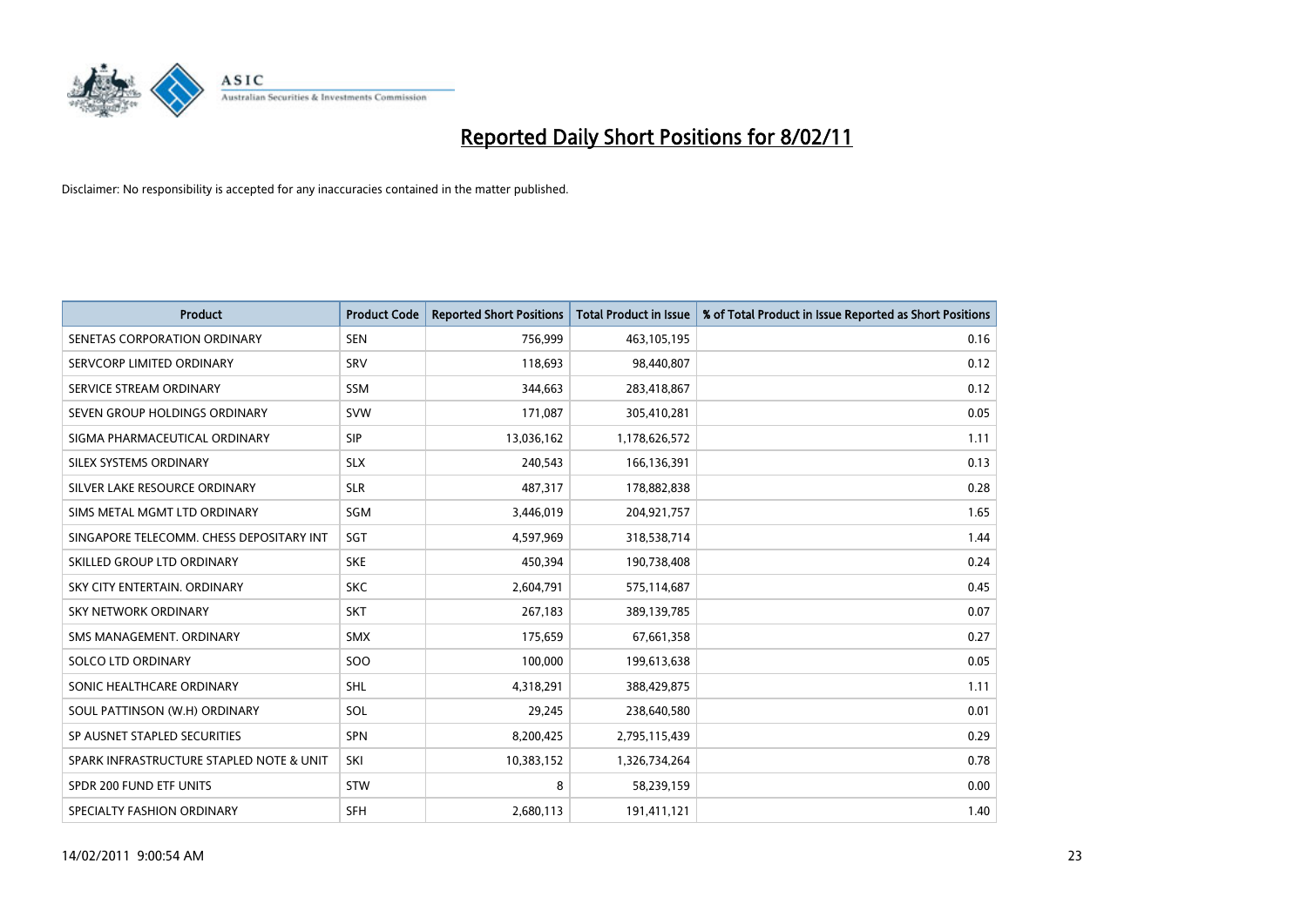

| <b>Product</b>                | <b>Product Code</b> | <b>Reported Short Positions</b> | <b>Total Product in Issue</b> | % of Total Product in Issue Reported as Short Positions |
|-------------------------------|---------------------|---------------------------------|-------------------------------|---------------------------------------------------------|
| SPHERE MINERALS LTD ORDINARY  | <b>SPH</b>          | 7,215                           | 171,348,151                   | 0.00                                                    |
| SPOTLESS GROUP LTD ORDINARY   | <b>SPT</b>          | 3,094,091                       | 261,070,153                   | 1.18                                                    |
| ST BARBARA LIMITED ORDINARY   | <b>SBM</b>          | 3,224,011                       | 325,615,389                   | 0.99                                                    |
| STAGING CONNECTIONS ORDINARY  | <b>STG</b>          | 2,917,189                       | 78,317,726                    | 3.72                                                    |
| STANMORE COAL LTD ORDINARY    | <b>SMR</b>          | 17,231                          | 86,750,738                    | 0.02                                                    |
| STARPHARMA HOLDINGS ORDINARY  | SPL                 | 149.081                         | 243,293,268                   | 0.06                                                    |
| STH AMERICAN COR LTD ORDINARY | SAY                 | 9,200                           | 233,651,371                   | 0.00                                                    |
| STH CRS ELECT ENGNR ORDINARY  | <b>SXE</b>          | 14,781                          | 124,178,939                   | 0.01                                                    |
| STHN CROSS MEDIA ORDINARY     | <b>SXL</b>          | 654,580                         | 378,827,750                   | 0.18                                                    |
| STOCKLAND UNITS/ORD STAPLED   | SGP                 | 11,059,249                      | 2,383,036,717                 | 0.44                                                    |
| STRAITS METALS LTD ORDINARY   | SRO                 | 3,913,393                       | 316,342,835                   | 1.23                                                    |
| STRAITS RESOURCES ORDINARY    | <b>SRL</b>          | 2,564,180                       | 316,342,834                   | 0.80                                                    |
| STW COMMUNICATIONS ORDINARY   | SGN                 | 289,879                         | 364,310,964                   | 0.07                                                    |
| SUNCORP GROUP LTD ORDINARY    | <b>SUN</b>          | 5,052,315                       | 1,281,390,524                 | 0.38                                                    |
| SUNDANCE ENERGY ORDINARY      | <b>SEA</b>          | 39,152                          | 276,709,585                   | 0.01                                                    |
| SUNDANCE RESOURCES ORDINARY   | SDL                 | 14,898,085                      | 2,711,984,168                 | 0.54                                                    |
| SUNLAND GROUP LTD ORDINARY    | <b>SDG</b>          | 64,967                          | 226,093,183                   | 0.02                                                    |
| SUPER RET REP LTD ORDINARY    | SUL                 | 140,974                         | 129,039,842                   | 0.10                                                    |
| SWICK MINING ORDINARY         | <b>SWK</b>          | 257,373                         | 236,724,970                   | 0.11                                                    |
| SYMEX HOLDINGS ORDINARY       | <b>SYM</b>          | 6,633                           | 125,037,628                   | 0.01                                                    |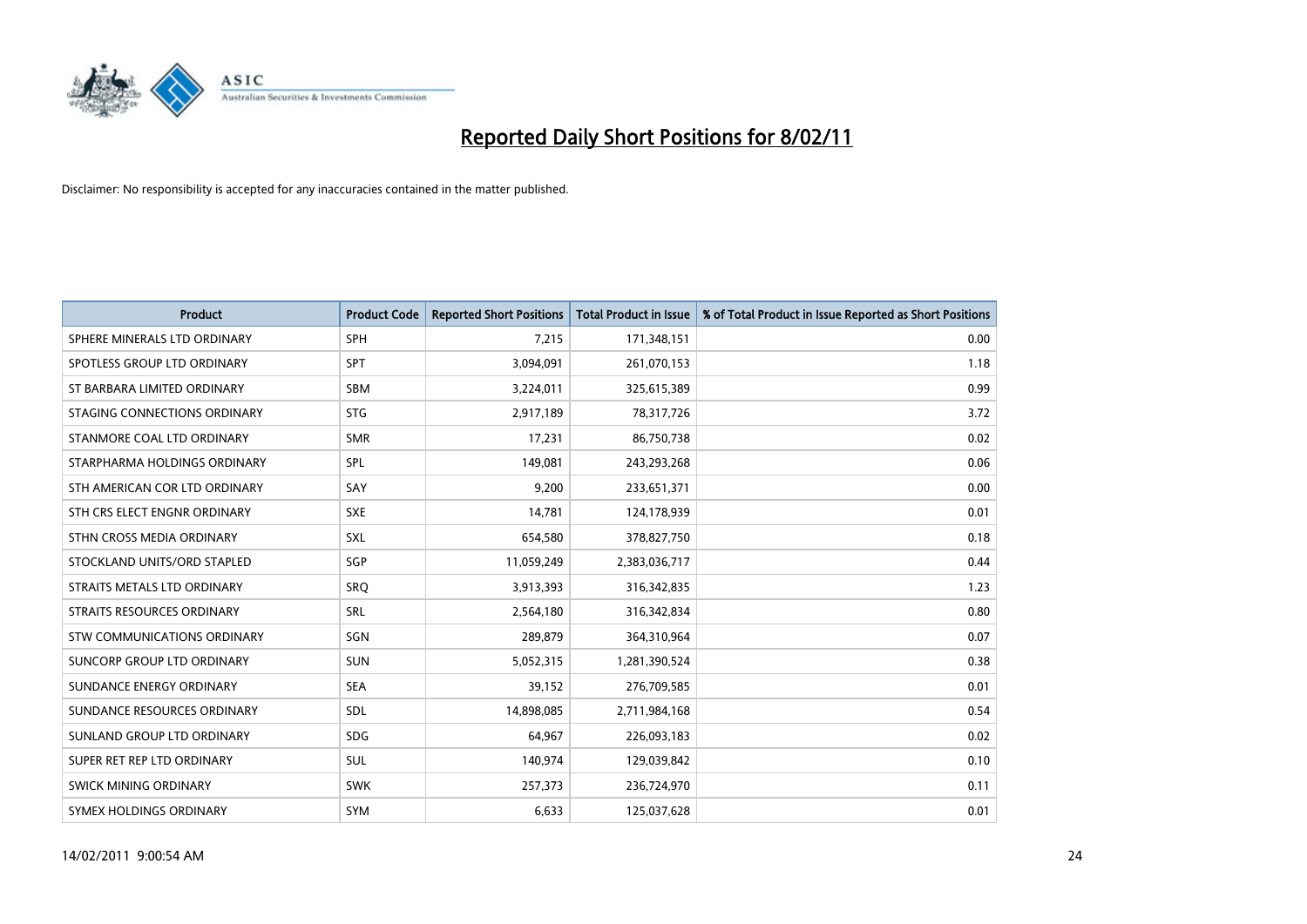

| <b>Product</b>                       | <b>Product Code</b> | <b>Reported Short Positions</b> | Total Product in Issue | % of Total Product in Issue Reported as Short Positions |
|--------------------------------------|---------------------|---------------------------------|------------------------|---------------------------------------------------------|
| <b>TABCORP HOLDINGS LTD ORDINARY</b> | <b>TAH</b>          | 1,440,815                       | 684,918,140            | 0.19                                                    |
| <b>TALENT2 INTERNATION ORDINARY</b>  | <b>TWO</b>          | 7                               | 141,702,125            | 0.00                                                    |
| TALISMAN MINING ORDINARY             | <b>TLM</b>          | 2,697                           | 130,438,627            | 0.00                                                    |
| TAP OIL LIMITED ORDINARY             | <b>TAP</b>          | 1,242,550                       | 240,967,311            | 0.52                                                    |
| TASSAL GROUP LIMITED ORDINARY        | <b>TGR</b>          | 31,398                          | 146,304,404            | 0.01                                                    |
| <b>TATTS GROUP LTD ORDINARY</b>      | <b>TTS</b>          | 17,350,754                      | 1,300,888,465          | 1.33                                                    |
| <b>TELECOM CORPORATION ORDINARY</b>  | <b>TEL</b>          | 19,381,235                      | 1,924,622,088          | 0.99                                                    |
| TELSTRA CORPORATION, ORDINARY        | <b>TLS</b>          | 34,714,017                      | 12,443,074,357         | 0.26                                                    |
| TEN NETWORK HOLDINGS ORDINARY        | <b>TEN</b>          | 14,328,510                      | 1,045,236,720          | 1.38                                                    |
| TERANGA GOLD CORP CDI 1:1            | <b>TGZ</b>          | 316,137                         | 156,154,864            | 0.21                                                    |
| TERRAMIN AUSTRALIA, ORDINARY         | <b>TZN</b>          | 104,300                         | 167,315,574            | 0.06                                                    |
| TFS CORPORATION LTD ORDINARY         | <b>TFC</b>          | 64,242                          | 228,397,097            | 0.02                                                    |
| THE REJECT SHOP ORDINARY             | <b>TRS</b>          | 351,471                         | 26,033,570             | 1.36                                                    |
| THOR MINING PLC CHESS DEPOSITARY     | <b>THR</b>          | 2.307                           | 240,235,256            | 0.00                                                    |
| THORN GROUP LIMITED ORDINARY         | <b>TGA</b>          | 21,547                          | 129,858,924            | 0.01                                                    |
| <b>TIGER RESOURCES ORDINARY</b>      | <b>TGS</b>          | 163,189                         | 597,373,151            | 0.03                                                    |
| TIMBERCORP LIMITED ORDINARY          | <b>TIM</b>          | 90,074                          | 352,071,429            | 0.02                                                    |
| TISHMAN SPEYER UNITS                 | <b>TSO</b>          | 82,283                          | 338,440,904            | 0.02                                                    |
| TNG LIMITED ORDINARY                 | <b>TNG</b>          | 4,321                           | 258,055,076            | 0.00                                                    |
| TOLL HOLDINGS LTD ORDINARY           | <b>TOL</b>          | 17,579,536                      | 706,577,616            | 2.47                                                    |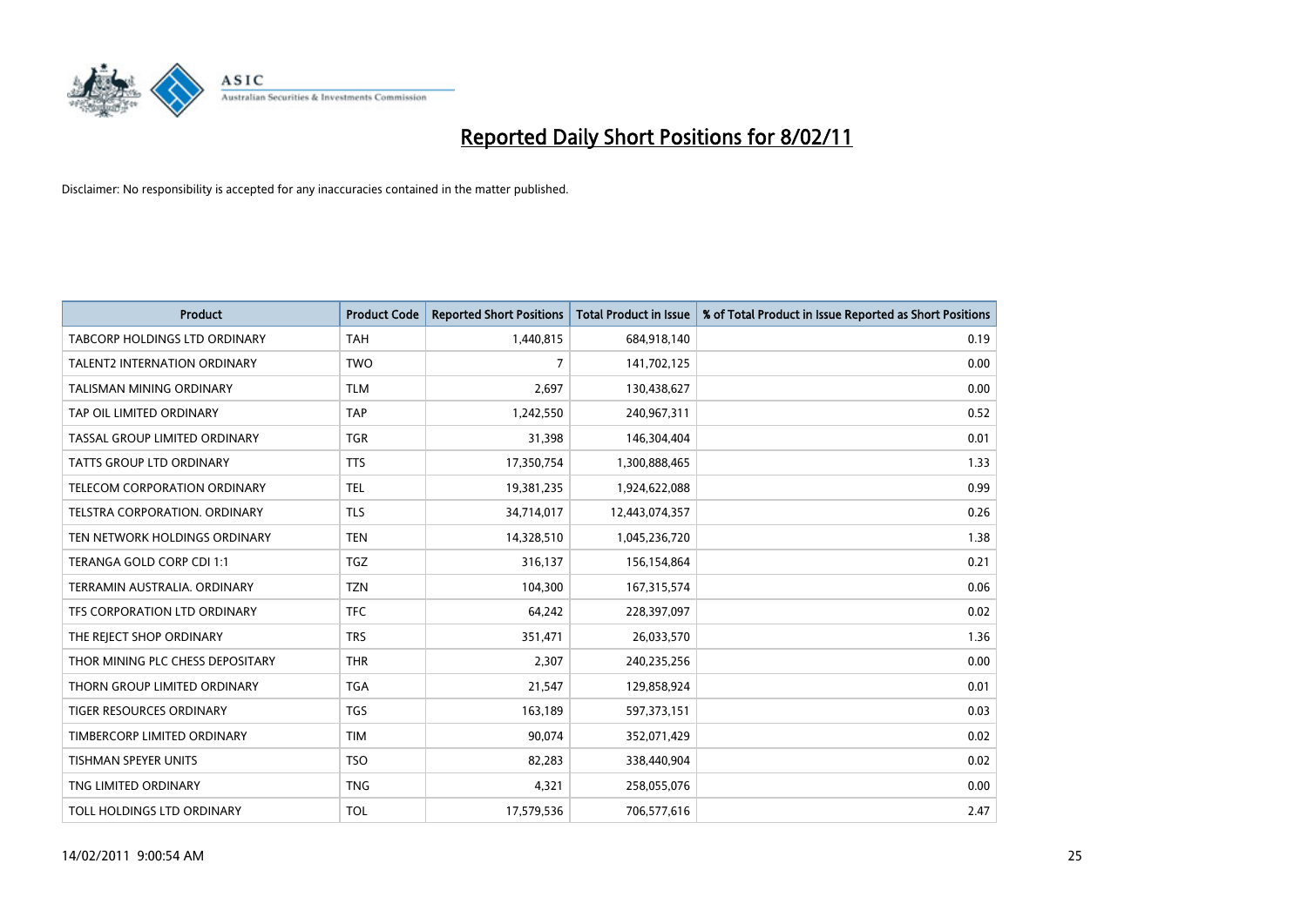

| <b>Product</b>                            | <b>Product Code</b> | <b>Reported Short Positions</b> | <b>Total Product in Issue</b> | % of Total Product in Issue Reported as Short Positions |
|-------------------------------------------|---------------------|---------------------------------|-------------------------------|---------------------------------------------------------|
| TORO ENERGY LIMITED ORDINARY              | <b>TOE</b>          | 138,604                         | 964,936,676                   | 0.01                                                    |
| TOWER AUSTRALIA ORDINARY                  | <b>TAL</b>          | 523,089                         | 419,652,394                   | 0.12                                                    |
| <b>TOWER LIMITED ORDINARY</b>             | <b>TWR</b>          | 690,119                         | 263,603,448                   | 0.26                                                    |
| TOX FREE SOLUTIONS ORDINARY               | <b>TOX</b>          | 76,410                          | 91,855,500                    | 0.08                                                    |
| TPG TELECOM LIMITED ORDINARY              | <b>TPM</b>          | 3,650,938                       | 775,522,421                   | 0.46                                                    |
| TRANSFIELD SERV INFR STAPLED SECURITIES   | <b>TSI</b>          | 302.441                         | 434,862,971                   | 0.07                                                    |
| <b>TRANSFIELD SERVICES ORDINARY</b>       | <b>TSE</b>          | 1,056,849                       | 549,715,957                   | 0.19                                                    |
| TRANSPACIFIC INDUST. ORDINARY             | <b>TPI</b>          | 19,622,864                      | 960,638,735                   | 2.06                                                    |
| TRANSURBAN GROUP TRIPLE STAPLED SEC.      | <b>TCL</b>          | 1,845,894                       | 1,441,290,633                 | 0.12                                                    |
| TRINITY GROUP STAPLED SECURITIES          | <b>TCQ</b>          | 3,419                           | 231,701,539                   | 0.00                                                    |
| TROY RESOURCES NL ORDINARY                | <b>TRY</b>          | 30,913                          | 87,494,823                    | 0.03                                                    |
| UGL LIMITED ORDINARY                      | UGL                 | 5,912,550                       | 166,028,705                   | 3.55                                                    |
| UNILIFE CORPORATION CDI US PROHIBITED     | <b>UNS</b>          | 261,243                         | 272,744,111                   | 0.08                                                    |
| <b>UXC LIMITED ORDINARY</b>               | <b>UXC</b>          | 562,381                         | 305,789,718                   | 0.18                                                    |
| VALAD PROPERTY GROUP STAPLED US PROHIBIT. | <b>VPG</b>          | 4,047,417                       | 115,108,116                   | 3.51                                                    |
| <b>VDM GROUP LIMITED ORDINARY</b>         | <b>VMG</b>          | 10,105,116                      | 193,127,749                   | 5.24                                                    |
| <b>VENTURE MINERALS ORDINARY</b>          | <b>VMS</b>          | 47,732                          | 220,943,592                   | 0.02                                                    |
| VIRGIN BLUE HOLDINGS ORDINARY             | <b>VBA</b>          | 19,742,845                      | 2,210,197,600                 | 0.89                                                    |
| <b>VISION GROUP HLDGS ORDINARY</b>        | <b>VGH</b>          | 78,000                          | 73,583,806                    | 0.11                                                    |
| VITA GROUP LTD ORDINARY                   | <b>VTG</b>          | 75,190                          | 142,499,800                   | 0.05                                                    |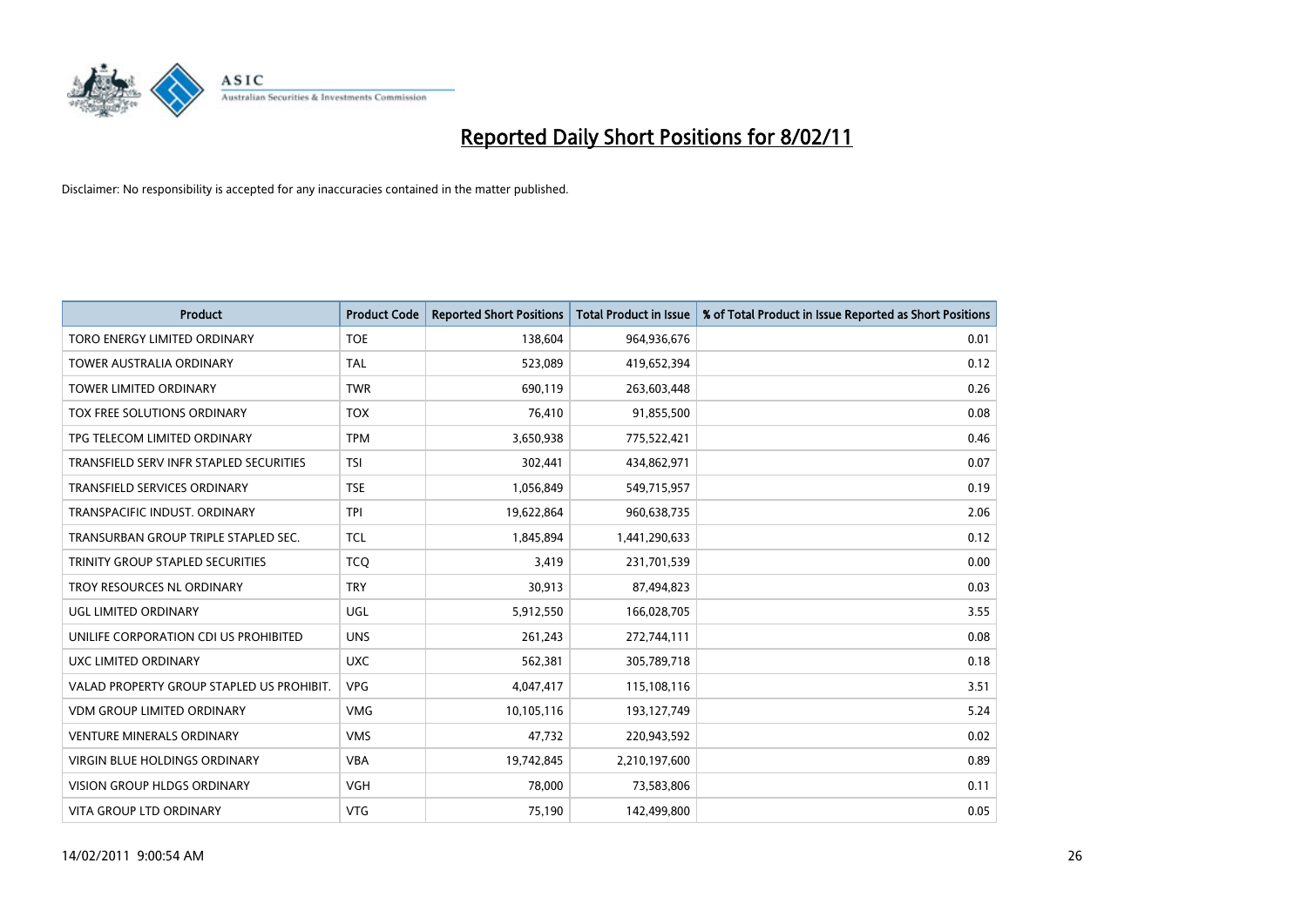

| <b>Product</b>                         | <b>Product Code</b> | <b>Reported Short Positions</b> | Total Product in Issue | % of Total Product in Issue Reported as Short Positions |
|----------------------------------------|---------------------|---------------------------------|------------------------|---------------------------------------------------------|
| VITERRA INC CDI 1:1                    | <b>VTA</b>          | 3,828                           | 68,629,939             | 0.01                                                    |
| <b>WAREHOUSE GROUP ORDINARY</b>        | <b>WHS</b>          | 37,636                          | 311,195,868            | 0.01                                                    |
| <b>WATPAC LIMITED ORDINARY</b>         | <b>WTP</b>          | 254,041                         | 183,341,382            | 0.13                                                    |
| <b>WDS LIMITED ORDINARY</b>            | <b>WDS</b>          | 26,635                          | 143,107,458            | 0.02                                                    |
| <b>WEBIET LIMITED ORDINARY</b>         | <b>WEB</b>          | 88,233                          | 77,661,278             | 0.12                                                    |
| WESFARMERS LIMITED ORDINARY            | <b>WES</b>          | 20,909,162                      | 1,005,187,251          | 2.06                                                    |
| WESFARMERS LIMITED PARTIALLY PROTECTED | <b>WESN</b>         | 259,041                         | 151,884,911            | 0.16                                                    |
| WEST AUSTRALIAN NEWS ORDINARY          | <b>WAN</b>          | 9,394,354                       | 219,668,970            | 4.29                                                    |
| WESTERN AREAS NL ORDINARY              | <b>WSA</b>          | 7,746,963                       | 179,735,899            | 4.32                                                    |
| WESTERN DESERT RES. ORDINARY           | <b>WDR</b>          | 948                             | 154,684,908            | 0.00                                                    |
| WESTFIELD GROUP ORD/UNIT STAPLED SEC   | <b>WDC</b>          | 9,757,829                       | 2,308,988,539          | 0.39                                                    |
| WESTFIELD RETAIL TST UNIT STAPLED      | <b>WRT</b>          | 4,029,399                       | 3,054,166,195          | 0.12                                                    |
| <b>WESTPAC BANKING CORP ORDINARY</b>   | <b>WBC</b>          | 29,923,541                      | 3,008,643,324          | 0.95                                                    |
| WHITE ENERGY COMPANY ORDINARY          | <b>WEC</b>          | 9,055,408                       | 313,437,011            | 2.87                                                    |
| <b>WHITEHAVEN COAL ORDINARY</b>        | <b>WHC</b>          | 1,517,501                       | 493,700,070            | 0.31                                                    |
| WHK GROUP LIMITED ORDINARY             | <b>WHG</b>          | 34.487                          | 265,142,652            | 0.01                                                    |
| WINDIMURRA VANADIUM ORDINARY           | <b>WVL</b>          | 163,685                         | 154,278,674            | 0.11                                                    |
| WOODSIDE PETROLEUM ORDINARY            | <b>WPL</b>          | 3,325,803                       | 783,401,631            | 0.40                                                    |
| WOOLWORTHS LIMITED ORDINARY            | <b>WOW</b>          | 2,657,341                       | 1,212,888,209          | 0.18                                                    |
| <b>WORLEYPARSONS LTD ORDINARY</b>      | <b>WOR</b>          | 4,905,065                       | 240,476,301            | 2.00                                                    |